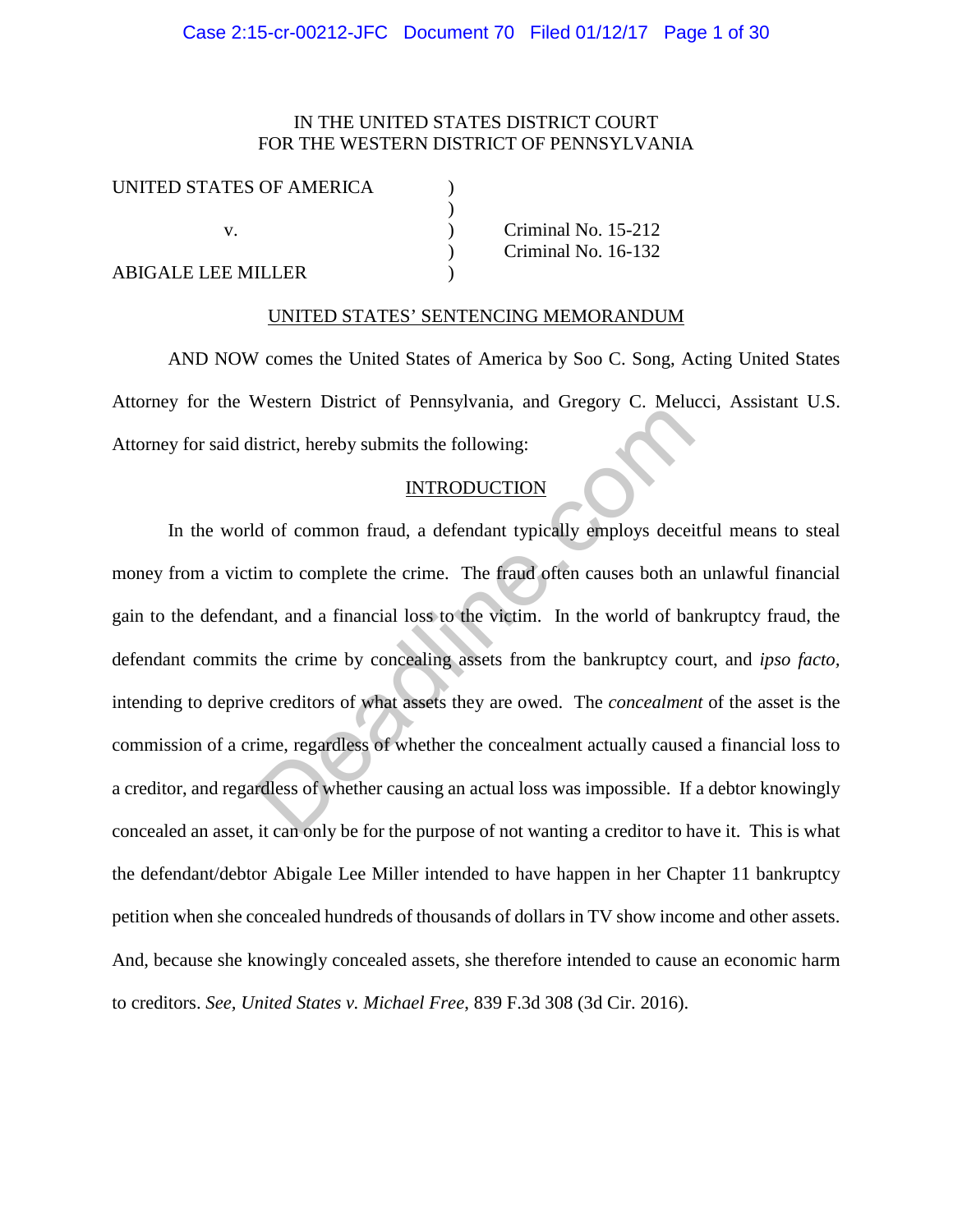#### Summary Background Statement

In October, 2015, the debtor and defendant Abigale Lee Miller (hereafter, Miller) was indicted on 2 counts of a scheme to defraud the bankruptcy court and creditors, 5 counts of concealment of assets of the bankruptcy estate, and 13 counts of false declarations in bankruptcy schedules. The 34 page indictment describes a pattern of deceitful schemes to conceal by Miller both TV show revenue earned in 2011 and 2012 as the featured talent on the Lifetime Network reality show titled "Dance Moms", and to conceal tuition and merchandise sales income she earned in 2012 and 2013 in dance programs she hosted throughout the United States called "Masterclass" sessions (Indictment, Counts 1 and 2).

Indictment at Counts 3-7 detail the sources and amounts of the various types of revenue earned by Miller which she concealed throughout the entire bankruptcy approximately which included: "Dance Moms" and other TV shows related to revenue earned in 2012; Masterclass ticket sales through "Showclix"; 'same day' Masterclass ticket and apparel sales processed by Square, Inc.; ALDC.com "joint venture" online merchandise sales processed through PayPal; and, business revenue from on-site apparel sales at Masterclass sessions. Miller's concealed income was estimated at approximately \$755,000. n dance programs she hosted throughout the United States c<br>t, Counts 1 and 2).<br>at Counts 3-7 detail the sources and amounts of the various<br>which she concealed throughout the entire bankruptcy ap<br>Moms" and other TV shows re

Indictment at Counts 8-20 represent false declarations she made in both Original and Amended Monthly Operating Reports (MOR) in which both knowingly underreported or entirely concealed TV show and other business revenue, despite repeated verbal and written warnings from the Bankruptcy Court that she needed to disclose amounts and sources of all income.

Following the Indictment, federal investigators uncovered another deceptive fraud scheme in which Miller transported tens of thousands in foreign currency earned at MasterClass dance programs held in Australia, England and elsewhere in 2014 into the United States without making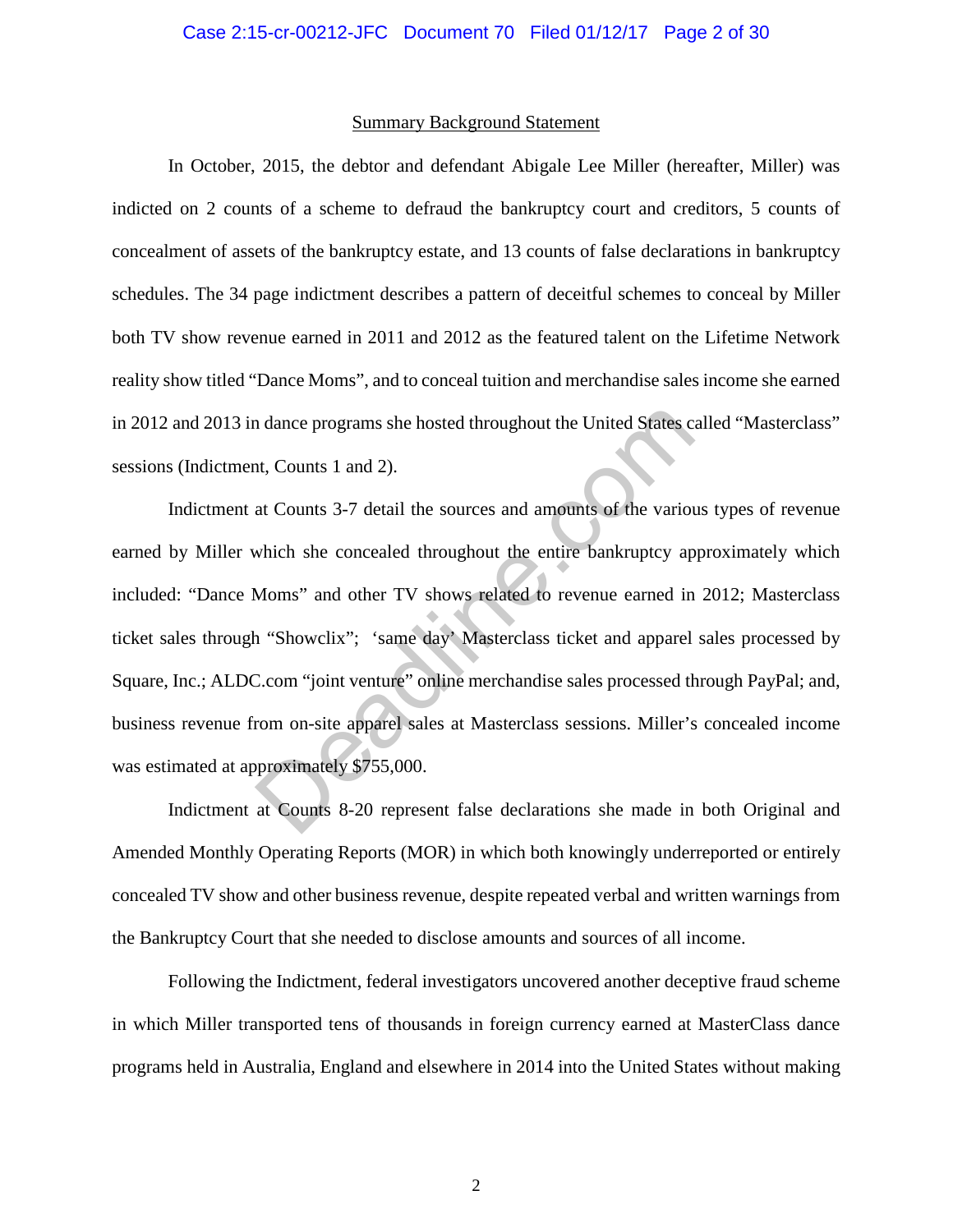### Case 2:15-cr-00212-JFC Document 70 Filed 01/12/17 Page 3 of 30

the required disclosures in U.S. customs records and U.S. Treasury reports. The evidence was that on several overseas trips, Miller orchestrated the transfer of foreign currency into the U.S. by directing others in her show to transport currency from overseas locations into the U.S. so as to avoid reporting requirements to the I.R.S.

On June 27, 2016, Miller, pursuant to a written plea agreement, agreed to plead guilty to Count 5 of the Indictment which charged her with concealment of same day Masterclass ticket sales and apparel sales in violation of 18 U.S.C. Section 152(1). She also agreed to waive indictment, and to plead guilty to a one count information which charged her with failing to make a transaction report when she transported over \$10,000 in foreign currency from Australia into the U.S. in August, 2014 in violation of Title 31, U.S.C. § 5324(c)(1). The United States also sought forfeiture of approximately \$120,000, which represented the total estimated amount of currency Miller transported into the U.S. from her Australia trip. plead guilty to a one count information which charged her v<br>when she transported over \$10,000 in foreign currency from<br>14 in violation of Title 31, U.S.C. § 5324(c)(1). The United<br>ximately \$120,000, which represented the t

Among the commonly used language in plea agreements, Miller also agreed to the following plea language: that she would accept responsibility for the remaining counts of the Indictment (¶ A.4); to forfeit all property subject to forfeiture under 31 U.S.C. Section 5317(c) (¶¶ 7-9), but to contest the loss and certain other enhancements at sentencing.

## **I. Abigale Miller's concealment of assets was intended to harm creditors**

*"… that doesn't eliminate the disclosure problem we had, okay. That's the had we had full disclosure up to this point, I'd be signing a confirmation order today and I'd be giving kudos and plaudits … the problem here is the fact that it looks to the Court as if she was hiding the ball, and until she got caught we wouldn't have known about this."* Hon. Thomas P. Agresti (hereinafter T.P.A.) 2/1/13 Hrg. Tx. p. 9, lines 9-22.

In the recent decision in *United States of America v. Michael Free*, 839 F.3d 308 (3d Cir. 2016), the Third Circuit reaffirmed its prior bankruptcy fraud loss analysis as set forth in *United States v. Feldman*, 338 F.3d 212, 221-223 (3d Cir. 2003), as to how loss is determined in the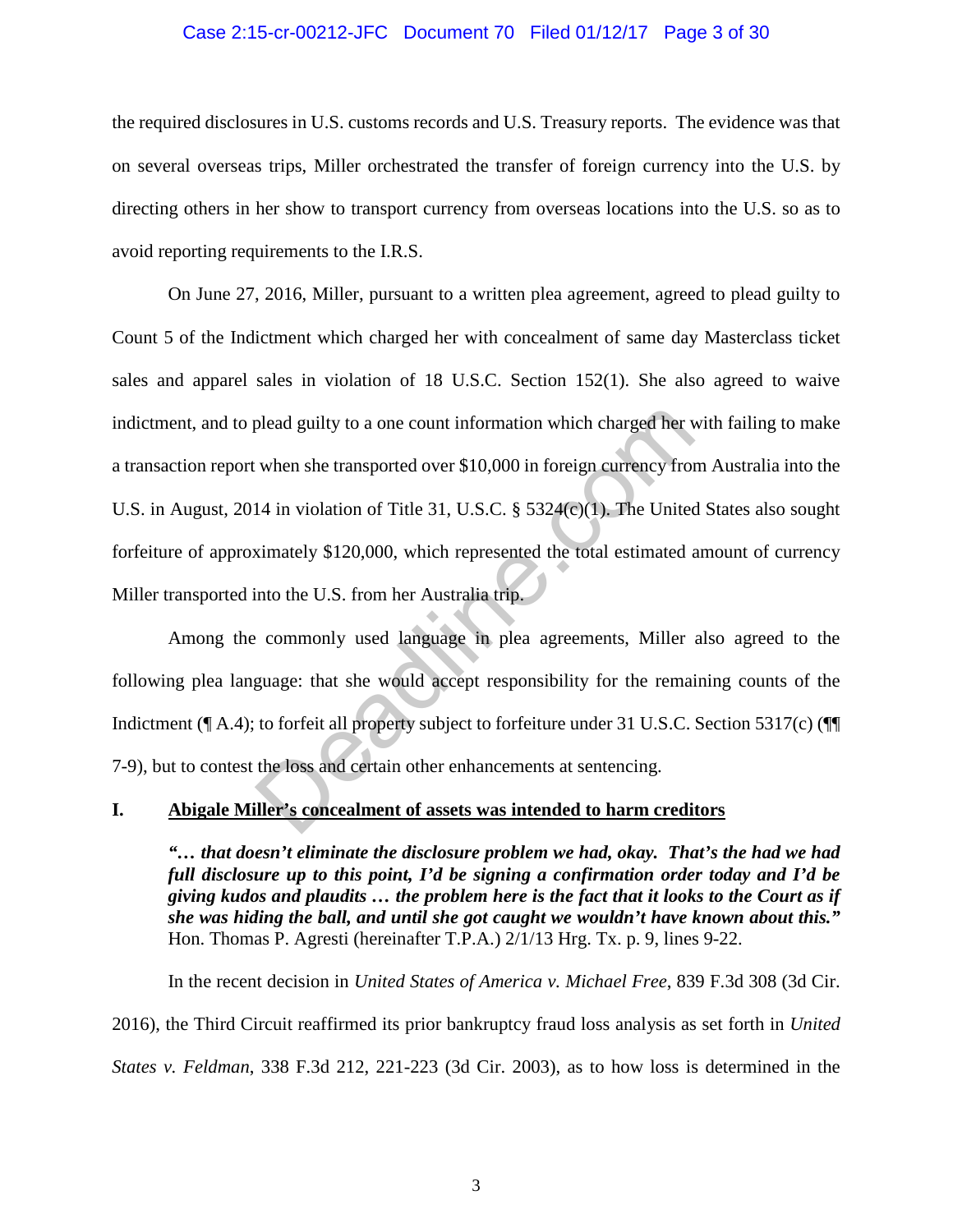### Case 2:15-cr-00212-JFC Document 70 Filed 01/12/17 Page 4 of 30

context of bankruptcy fraud. In so, the Free court did not change the existing precedent that the measure of loss in any fraud case analyzed under USSG 2B1.1 is always the greater of the actual or intended loss. The court stated, *"we remand to allow the District Court to determine what, if any, loss to creditors Free intended, or gain he sought to committing the crime." Free*, supra, at 324, *citing Feldman*. In so finding, the Circuit Court reaffirmed the basic principle when the government seeks an enhancement for a loss amount, the court must make a specific finding of an intent by the defendant either to cause an economic harm to a victim, or the gain sought to be obtained. "Loss" as commonly used by courts and defined by the USSG is always "*the greater of actual loss or intended loss*." USSG 2B1.1 comment n.3 (A)(i). 'Actual loss' means the reasonably foreseeable pecuniary harm that resulted from the offense. The *"Intended loss" (I) means the pecuniary harm that was intended to result from the offense; and (II) includes intended pecuniary harm that would have been impossible or unlikely to occur (e.g., as in a government sting operation or an insurance fraud in which the claim exceeded the insured value). Id., 2B1.1 comment n. (3)(A)(ii).* is commonly used by courts and defined by the USSG is alwerded loss." USSG 2B1.1 comment n.3 (A)(i). 'Actually pecuniary harm that resulted from the offense. The ry harm that was intended to result from the offense; and (I

 The *Free* court's guidance to the district court in its determination of intent relied almost exclusively in its earlier decision in *Feldman,* which turned on the meaning of loss by a convicted bankruptcy debtor. A short revisit of the *Feldman* decision is useful here because its interpretation of loss was fully adopted by the *Free* court, and because the commission of the crime in Feldman is much like Miller's concealment.

In Feldman, the debtor Feldman pleaded guilty to counts of concealment of assets under 18 U.S.C. § 152(1) after it was discovered by the U.S. Trustee that during the Chapter 7 bankruptcy, Feldman concealed from the bankruptcy court valuable pieces of art and other antiques valued at approximately \$1.2 million dollars that Feldman owned with his wife.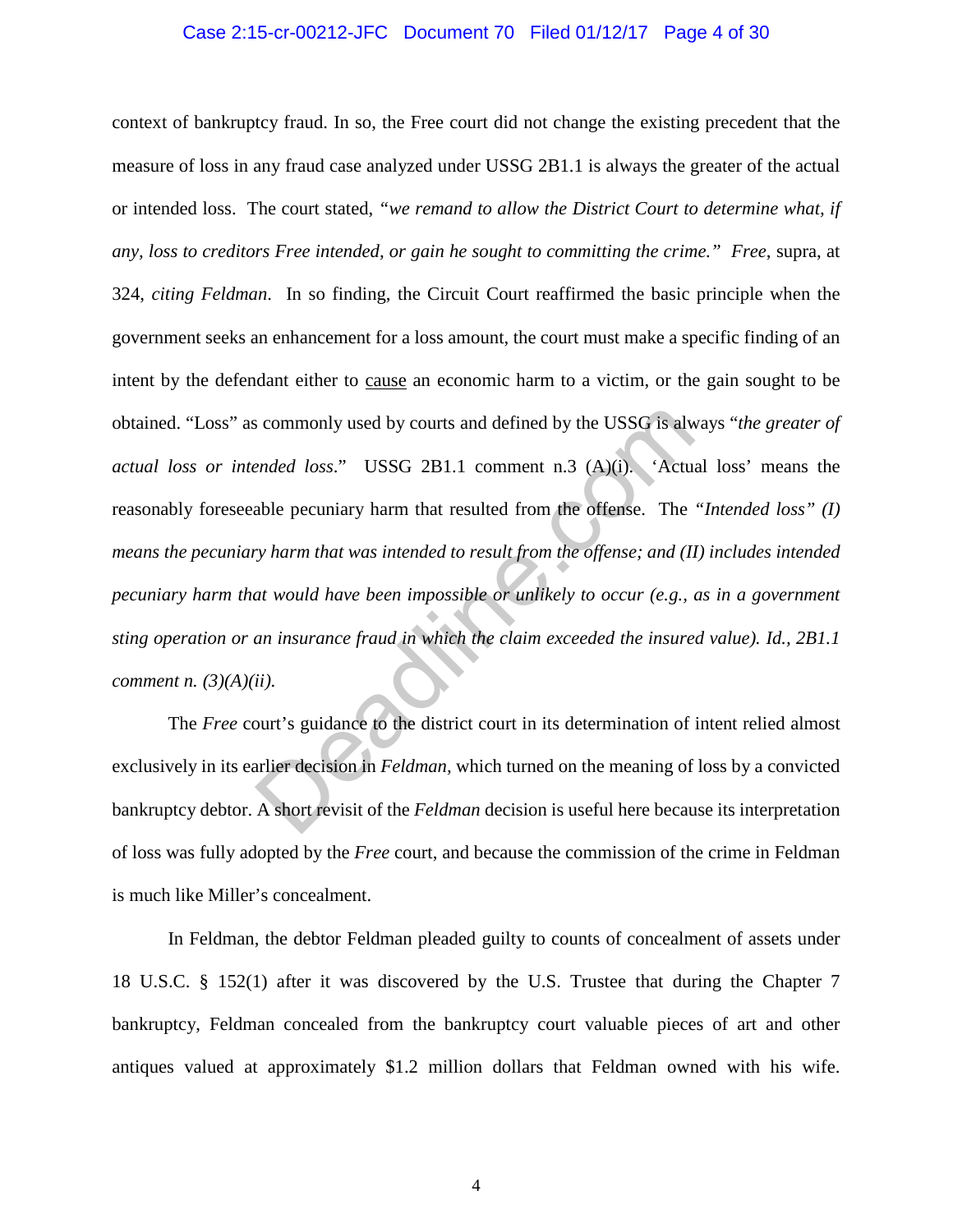### Case 2:15-cr-00212-JFC Document 70 Filed 01/12/17 Page 5 of 30

Additionally, Feldman concealed two Jaguar cars he owned individually. In his bankruptcy petition, Feldman claimed approximately \$205,253 in credit card debt which he sought to have discharged.

When the concealment was discovered by the court, Feldman immediately amended the bankruptcy schedules to disclose the previously concealed artwork and assets, but claimed the bulk of the assets were exempt from creditors because they were jointly held with his wife. Additionally, Feldman grossly understated the value of his home. Creditors challenged the exemptions, which were ultimately resolved in a settlement agreement with the Trustee.

At sentencing, the government sought enhancements for loss under the former USSG §2F1.1 (now 2B1.1) in an amount which reflected the "stated liabilities," amount Feldman sought to have discharged in his petition of \$203,784. Feldman countered that he never intended any monetary loss to creditors, and since he never caused an actual loss to creditors, the loss amount should be zero dollars. However, the district court rejected Feldman's zero loss argument and accepted the government's loss analysis that the intended loss amount was at least the stated amount on Feldman's Petition, and sentenced Feldman to 15 months incarcerations.[1](#page-4-0) olved in a settlement agreement with the Trustee.<br>
ng, the government sought enhancements for loss under<br>
) in an amount which reflected the "stated liabilities," amount<br>
in his petition of \$203,784. Feldman countered that

Feldman appealed the sentenced, and argued that the district court wrongly concluded that Feldman intended to cause an economic harm. On appeal, the court examined the loss arguments beginning with the standard question of what Feldman sought to gain by committing the crime when he concealed assets, or more logically, what inference of intent existed that *Feldman* intended to cause harm to creditors, regardless of whether any harm actually occurred. It stated, "*thus, even if Feldman could not have caused any loss by concealing exempt assets, he could still* 

<span id="page-4-0"></span><sup>&</sup>lt;sup>1</sup> In 2003 the USSG loss range was \$120,000 to \$200,000. Feldman contended that if the court accepted the government's calculation, that it should be between \$120,000 and \$200,000, since only court fees placed the loss over \$200,000.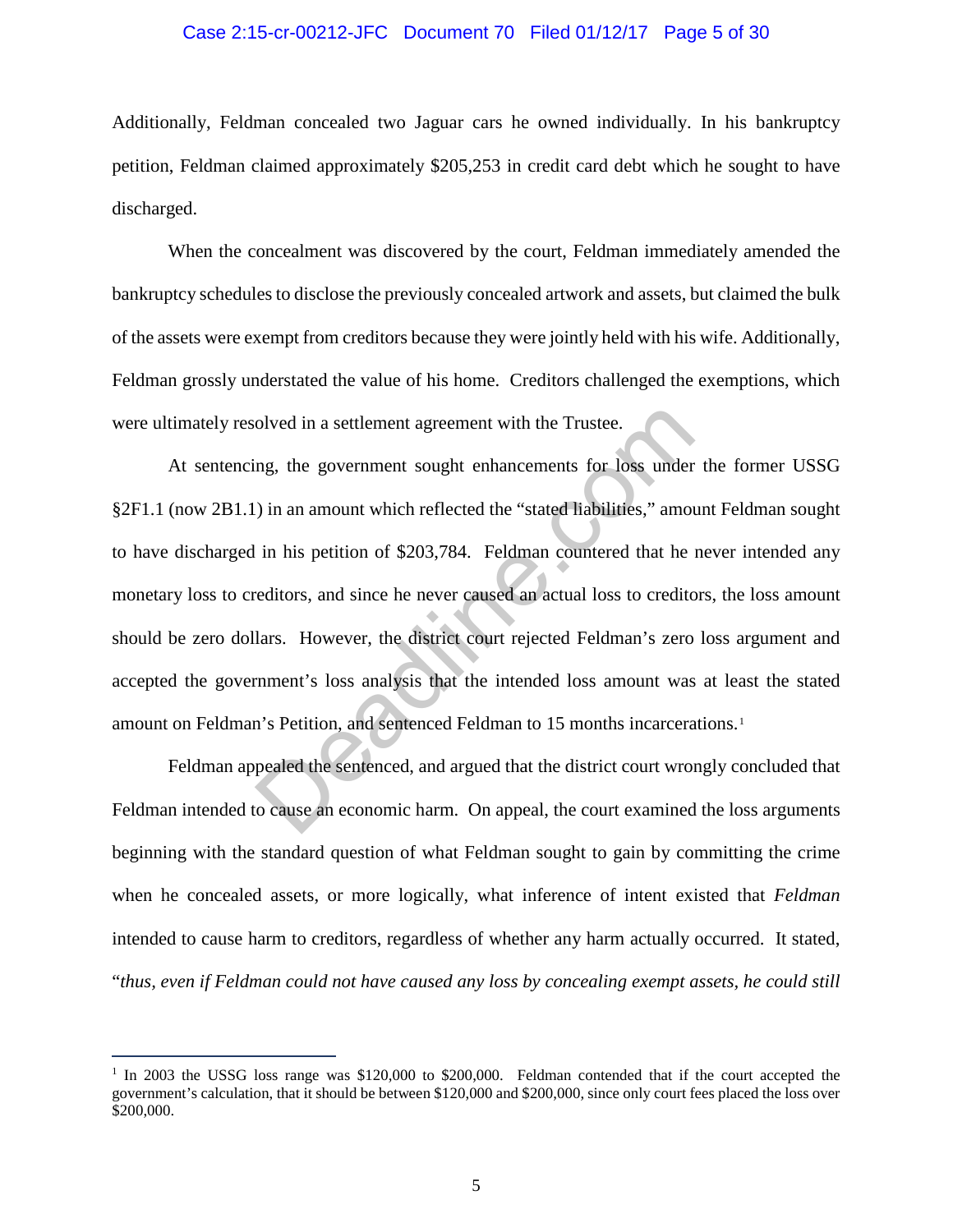## Case 2:15-cr-00212-JFC Document 70 Filed 01/12/17 Page 6 of 30

*be subject to a sentencing enhancement if he thought he would cause a loss by concealing the assets." Feldman*, 338 F.3d at 221 (emphasis in original). In affirming the District Court's judgment of sentence, the appellate court relied on two significant acts by Feldman the court believed revealed his subjective intent to harm creditors: First, since Feldman concealed such a substantial amount of assets, it could only reasonably be inferred that it clearly was to deny creditors potential assets. "*While the government must prove Feldman's intent by a preponderance of the evidence, we conclude that intent can be inferred from the fact that Feldman concealed a large amount of property." Feldman*, 338 F.3d at 215. In so finding, the circuit court quoted the District Court judge at sentencing:

*[W]e have to assume that no one would rob a bank that they knew had no money in it, right? I mean that's what he did here. He undervalued property because he was trying to defraud his creditors…I mean that seems to me –I don't see how anybody could argue to the contrary. So he intended that the estate be decreased by the amount that he was failing to disclose, right? Feldman*, *supra*, 338 F.3d 212 at 223.

Second, the fact that Feldman also concealed two Jaguars that were clearly not exempt was added evidence of his intent to deprive creditors. In rejecting Feldman's overall argument that the concealed assets were exempt, and therefore, it was impossible for any economic harm to creditors, the Third Circuit Court restated the rule that loss is always the greater of the actual or intended loss, regardless of whether the loss was impossible to have occurred. operty." Feldman, 338 F.3d at 215. In so finding, the circu<br>e at sentencing:<br>condition assume that no one would rob a bank that they knew had in<br>ean that's what he did here. He undervalued property becomental his creditors

The *Feldman* court concluded:

*The District Court impliedly found that Feldman intended to inflict a loss in the amount of the entire debt from which he sought to be discharged, and that finding is supported by assumptions about the nature of Feldman's crime and the fact that he concealed other assets that were not even arguably exempt from bankruptcy. Therefore, the sentence imposed must be upheld.* Id., at 223 (emphasis supplied).

In the fall of 2016, the  $3<sup>rd</sup>$  Circuit had the occasion to revisit a loss analysis in the context of bankruptcy fraud in *United States v. Michael Free*, 898 F.3d 308 (3rd Cir. 2016). In *Free*, the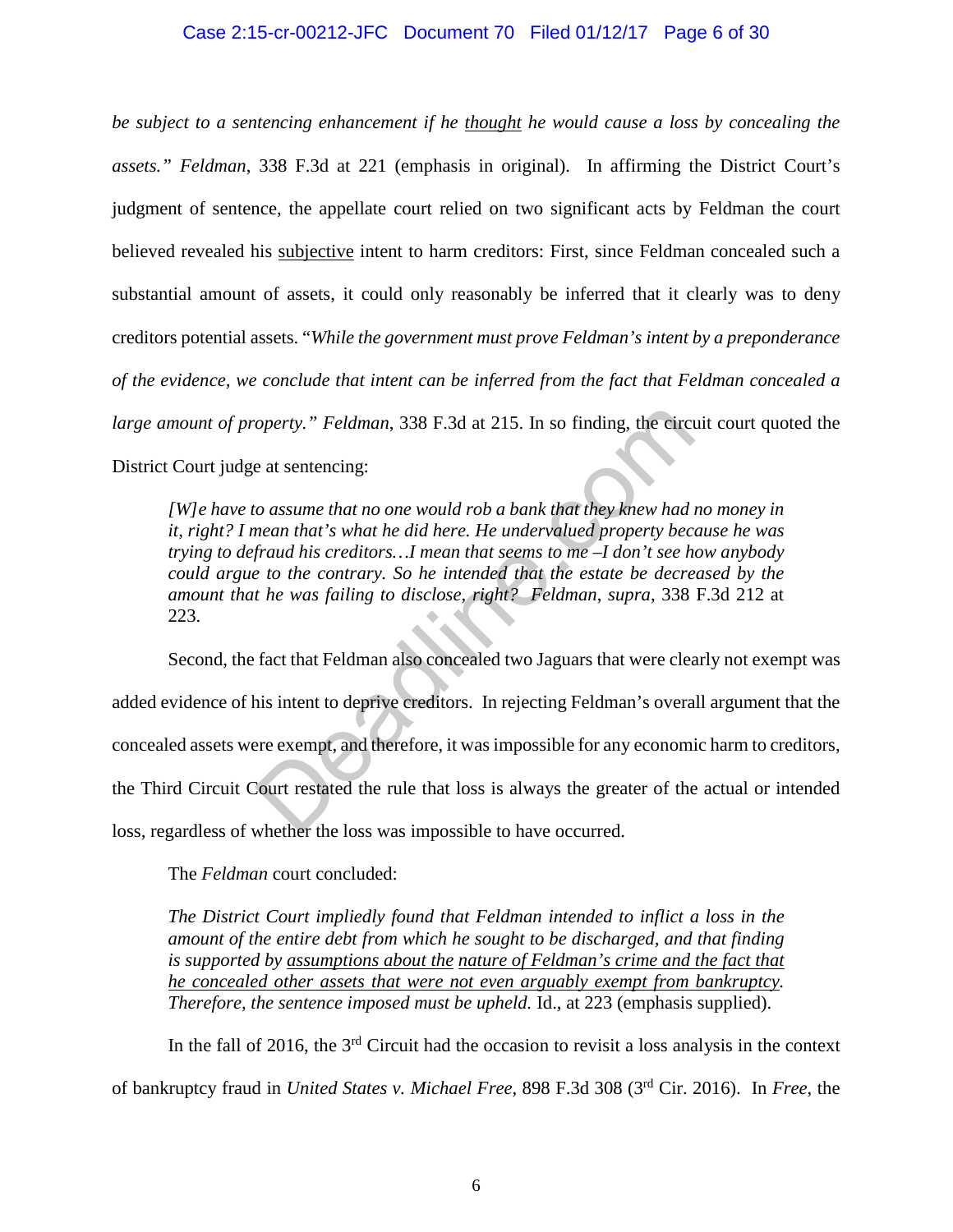### Case 2:15-cr-00212-JFC Document 70 Filed 01/12/17 Page 7 of 30

debtor Free claimed approximately \$671,000 in liabilities, which he sought to discharge in a Chapter 13 petition bankruptcy. Meanwhile, Free concealed hundreds of thousands of dollars in rare firearms, and even sold some of them without court approval and hid the proceeds. Upon learning of the concealment, the bankruptcy court found Free's conduct vexatious and in bad faith, and converted the case to a Chapter 7 liquidation of assets.[2](#page-6-0)

Free was then criminally charged with concealment of assets and a scheme to defraud the bankruptcy court, and was convicted at trial on all counts. At sentencing, the government argued for a loss level which reflected the estimated total value of the concealed firearms, over \$1.83 million, which was later discounted to \$833,000 by the court. Nevertheless, the government still sought a loss reflecting the value of the concealed weapons.

Free countered that since all creditors were paid in full, the loss amount should be zero. *Free*, supra, at 315. The District Court determined in fact that Free concealed assets in excess of \$1.0 million dollars, but, stated that the 'victim' was the judicial system, not his creditors. Id., at 317. Yet, the District Court accepted a 14 level increase for loss as stated in the PSR, which reflected the total amount of concealed weapons by Free, but granted a variance and reduced the sentence to 24 months incarceration. Free appealed the loss finding. ich reflected the estimated total value of the concealed fi<br>later discounted to \$833,000 by the court. Nevertheless, t<br>ting the value of the concealed weapons.<br>red that since all creditors were paid in full, the loss amo<br>.

On appeal, the Circuit Court remanded for re-sentencing following a lengthy analysis of the measure of loss in a bankruptcy case. In concluding that the District Court needed to resentence Free, the appellate court refused to entirely affirm the sentence due to the District Court's failure to make an *"explicit factual finding as to whom Free intended to harm or the gain he intended to secure by committing the offense".* Id., at 323.

<span id="page-6-0"></span><sup>&</sup>lt;sup>2</sup> Free was disrespectful and uncooperative with the court through the bankruptcy, and frequently defied requests from the court and Trustee. *Free*, at 311.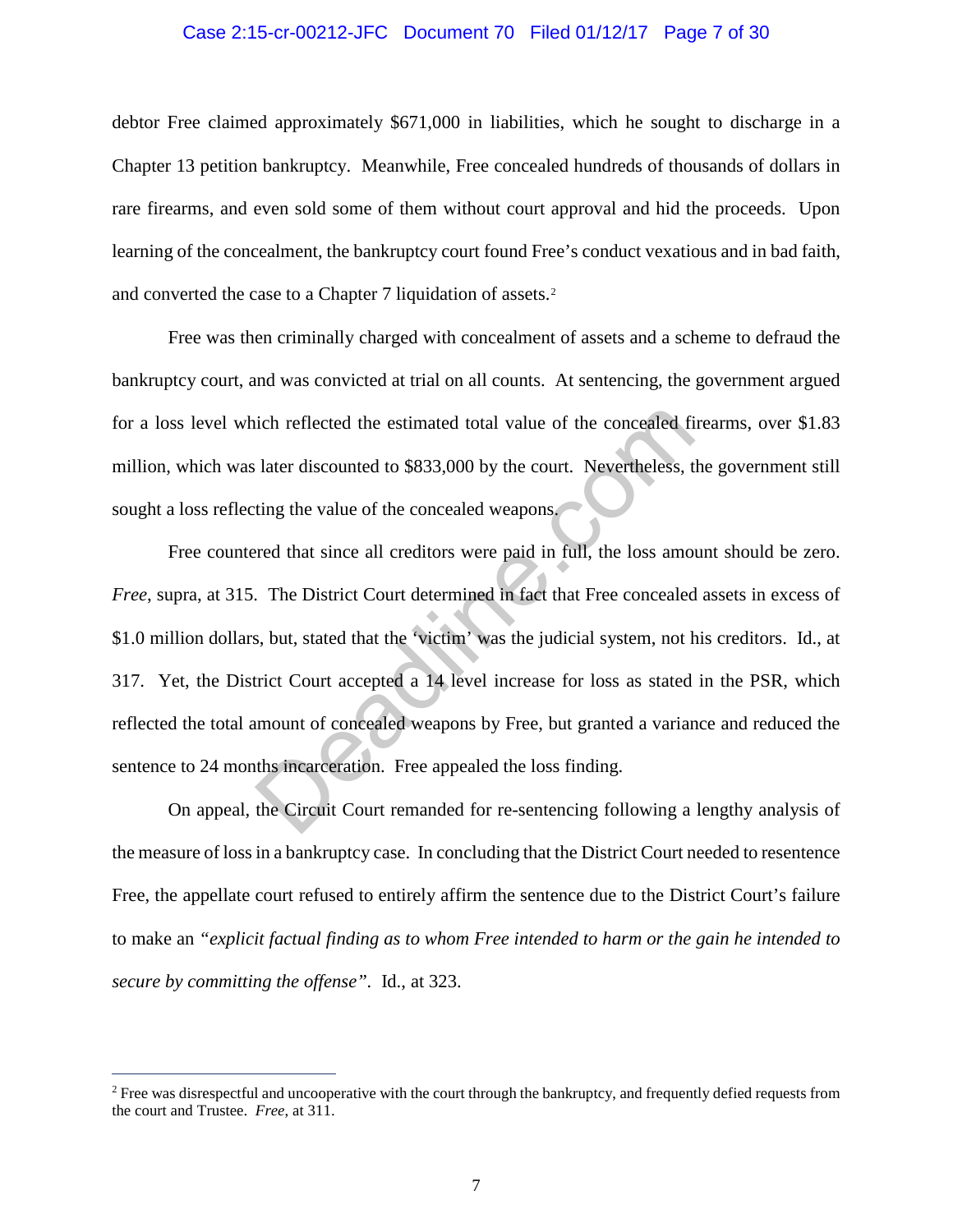## Case 2:15-cr-00212-JFC Document 70 Filed 01/12/17 Page 8 of 30

The *Free* court was concerned that the District Court focused on the non-pecuniary harm caused by Free to the integrity of the bankruptcy process by concealing assets. *Free*, supra, at 320, rather than a loss analysis. In so, Free found that the District Court's rationale for Free's sentence was "*inconsistent with the structure of the guidelines*," and did not make any finding of pecuniary harm – whether actual or intended that Free caused to creditors. *Id*., at 320, 322.

The *Free* court accepted *Feldman* analysis of loss or a determination of the greater of an actual or intended loss amount. It stated: *"Feldman requires such factual findings, and we thus remand to allow the District Court to determine what, if any, loss to creditors Free intended the gain he sought by committing the crime*". *Free* at 324.

But, the Free court did not welcome the defendant's contention that the absence of an actual loss automatically means a no loss cases.

*"More generally, Free's argument depends on the proposition that debtors have blanket immunity to lie to the Bankruptcy Court so long as there are no creditors who suffer any out-of-pocket losses. Free points us to no authority for such a remarkable proposition, and we* are confident *in rejecting it*." *Free*, supra, at 320. interest in the crime". Free at 324.<br>
Solution that the count did not welcome the defendant's contention that the area count did not welcome the defendant's contention that the area means a no loss cases.<br>
Finally, Free's

Nonetheless, the *Free* court did not seem unconcerned that upon remand the government

would not be able to show the court evidence to support making such a specific factual finding,

and stated:

"*In the vast majority of cases the loss calculation will have precisely this effect because, generally speaking, the reason defendants conceal assets in bankruptcy is to benefit themselves at the expense of their creditors." Free*, supra, at 324.

In a footnote, the *Free* court added:

"*In addition, the government appeared confident at oral argument that it could show that Free actually did intend to cause pecuniary harm to his creditors"* (citing to government appeals counsel's statement) that *"the only reason the creditors were paid 100% on the dollar is because the fraud was discovered and concealed assets were liquidated to pay off those creditors*." *Free*, Id., fn. 122. (emphasis in original)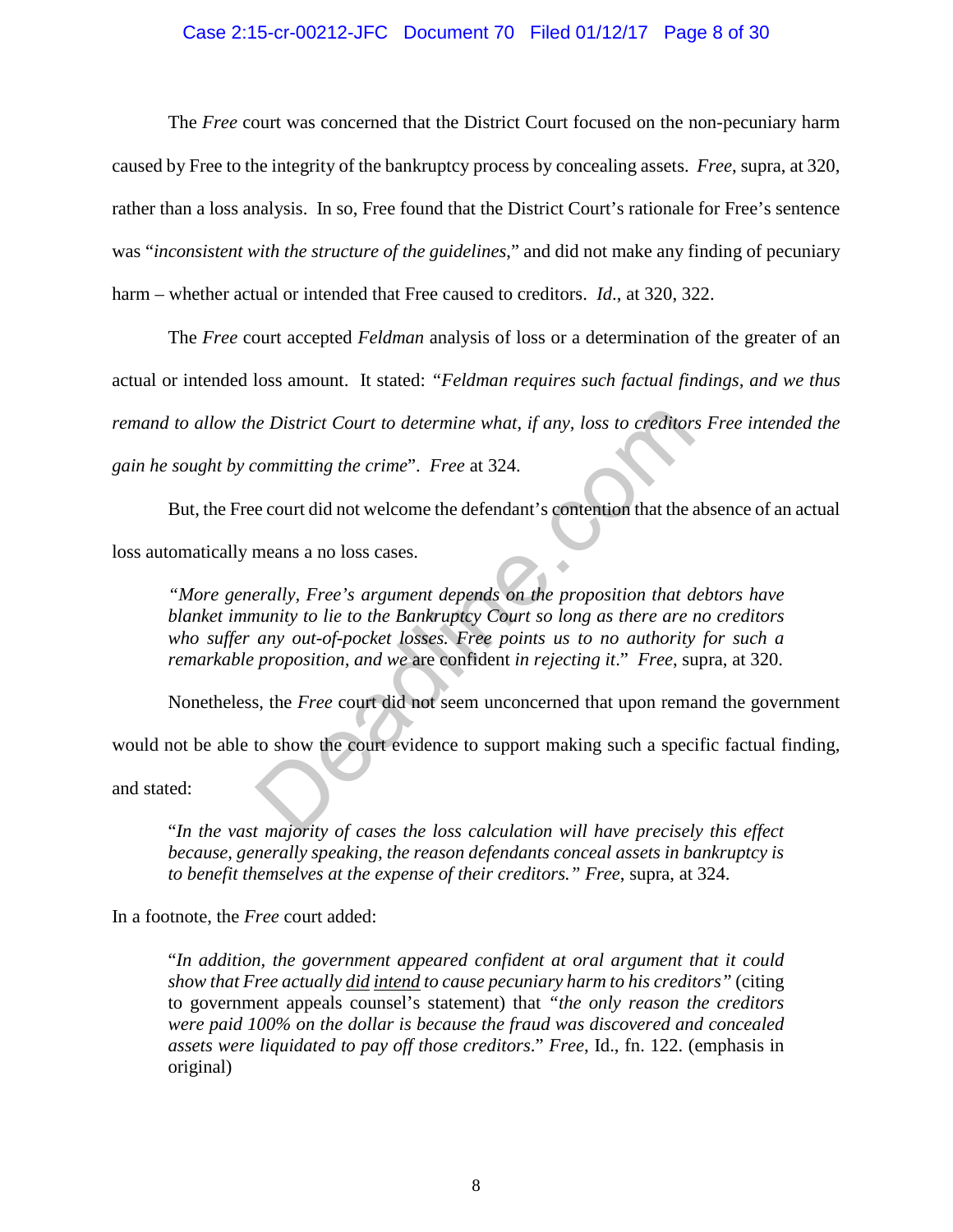### Case 2:15-cr-00212-JFC Document 70 Filed 01/12/17 Page 9 of 30

As detailed by the Probation Officer in the Presentence Report, Miller knowingly concealed hundreds of thousands of dollars in income she earned during the bankruptcy. The evidence of this is incontrovertible. All the while, Miller was misrepresenting, lying and understating her assets as reported in bankruptcy filings, while continuously scheming to avoid disclosing income to the court. As the *Feldman* court recognized, the dizzying size of the concealed income-approximately \$755,000, is powerful evidence that Miller intended to harm creditors. *Feldman*, supra, at 223.

Additionally, much more convincing evidence existed of Miller's intent to deny assets to creditors including misrepresentations in bankruptcy schedules and several incriminating emails which revealed Miller's designs to avoid disclosing income, while simultaneously enriching herself at the expense of the creditors.

Moreover, Miller's behavior during the bankruptcy-particularly her indifference to repeated demands by the Bankruptcy Court to disclose all income, evidenced a manifest disrespect for the integrity of the judicial process. Her continued disobedience in the face of court Orders to produce all evidence of earnings inferentially suggests indifference and intent to harm creditors which by itself is worthy of punishment under the guidelines. As noted by the *Fre*e court*: [A]"District Court may find it appropriate to depart on the basis that Free's conduct resulted in a significant disruption of a governmental function to reflect Free's flagrant disregard for the Trustee's instructions, the Bankruptcy Court's orders, and interference with the bankruptcy process*." *Free*, supra, at 325, *citing* USSG Sec. 5K2.7. by, much more convincing evidence existed of Miller's inte<br>misrepresentations in bankruptcy schedules and several if<br>iller's designs to avoid disclosing income, while simult<br>se of the creditors.<br>Miller's behavior during th

9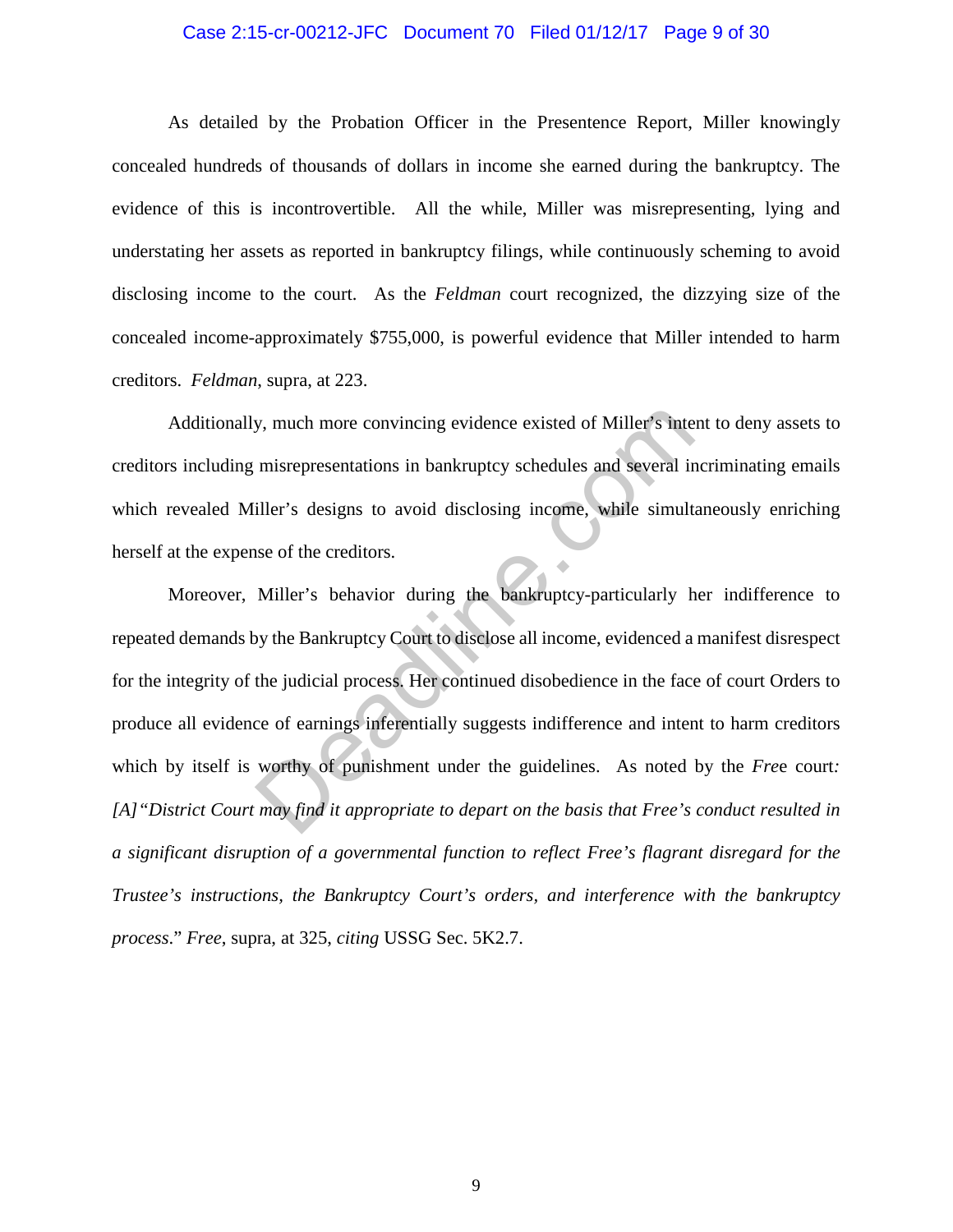## **II. Miller's intent to harm creditors is evidenced by the massive concealment of income**

*"I realized that there's an awful lot of money coming into this plan, this case, and it hasn't been disclosed."* T.P.A., Hrg. Tx. 2/1/13, attached as Govt. Ex. 2.

Unquestionably, Miller concealed an enormous amount of income. She admitted to it in pleading to Count 5 of the Indictment, and by accepting responsibility for it under the terms of her plea agreement. Indeed, between January and December, 2012 alone, Miller concealed approximately \$394,479 in income, including \$288,137 in 49 payroll checks she earned from TV show revenue from Dance Moms. Records show that by December, 2012, Miller earned revenue from multiple sources in excess of \$700,000.

Throughout 2012, Miller agreed to accept weekly payroll and talent fee checks. Instead of reporting all TV show income in her Monthly Operating Reports, Miller notably, among other concealments, did not disclose 49 payroll checks for talent fees she earned between January and December, 2012. Miller clearly planned to conceal this income from creditors, since the revelation about the existence of this income would have gone undetected but for the fortuitous "channel surfing" by bankruptcy judge the Honorable Thomas P. Agresti, who early in December, 2012, shortly before confirmation of the First Amended Plan, saw a TV advertisement for another season or spinoff of "Dance Moms." This aroused Agresti's concern about Miller's honesty to the court such that he immediately cancelled the scheduled Plan Confirmation hearing, and issued a court order, and demanded that Miller file a *"supplement in support of a Chapter 11 Plan which contains any contracts entered into, income received, and future income to be received by the debtor*…" (Order of Court 12/13/12, Govt. Ex. 1). Miller suddenly produced \$288,137.57 in 49 TV show paychecks which were promptly deposited into her attorney's escrow account on January 7, 2013. Also, Miller promptly filed 3 contracts detailing TV show income 'under seal' with the bankruptcy court, along with more favorable creditor terms in a Second Amended Plan on January 18, 2013. Example Homer Heckel and Alternative y December, 2012, Hill<br>comes in excess of \$700,000.<br>2012, Miller agreed to accept weekly payroll and talent fee<br>now income in her Monthly Operating Reports, Miller no<br>not disclose 49 pa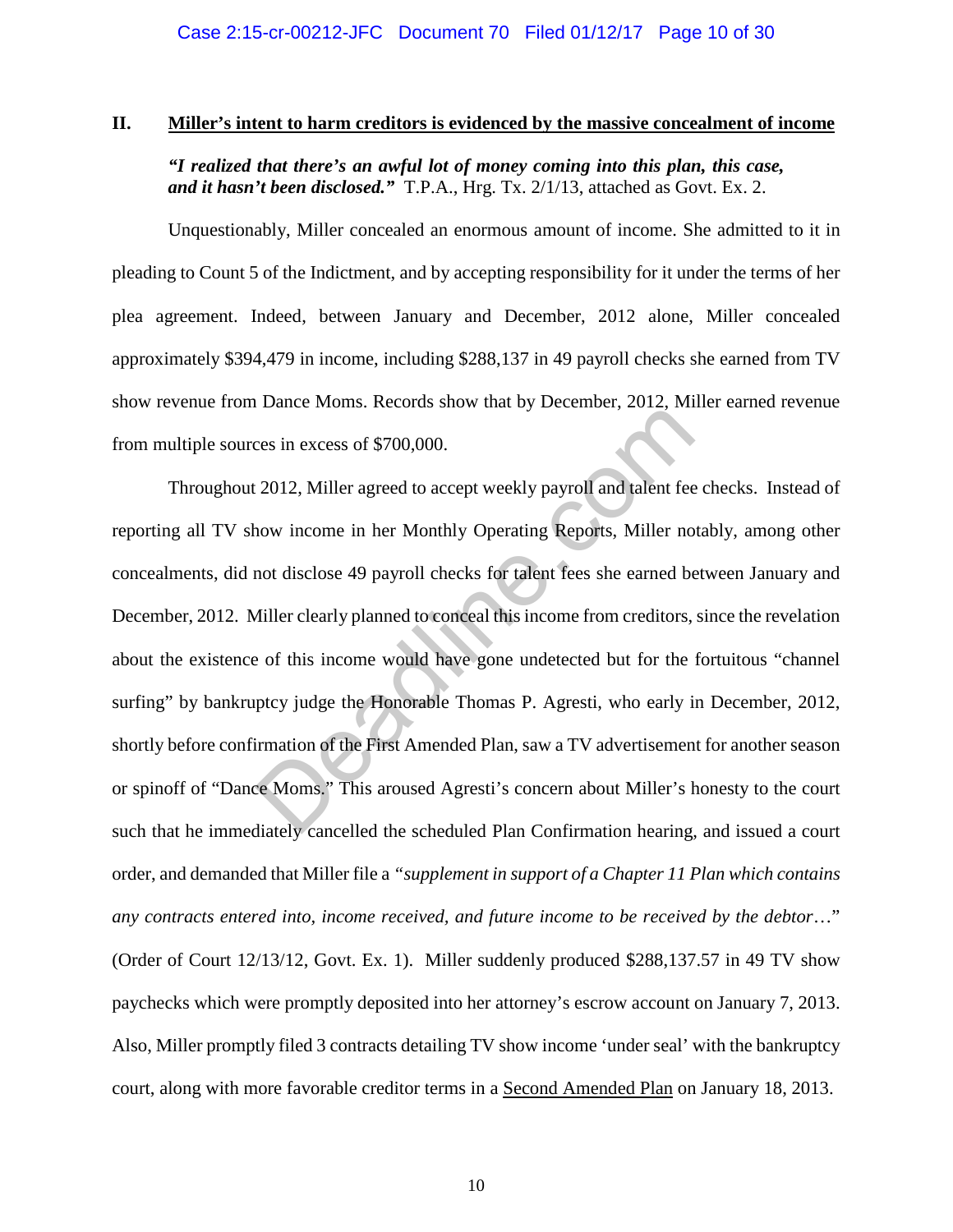## Case 2:15-cr-00212-JFC Document 70 Filed 01/12/17 Page 11 of 30

Unbeknownst to Judge Agresti, Miller not only concealed substantial TV show income, but also concealed memorialized agreements between Miller and the show producer and the network for specific compensation for upcoming series and terms of "Dance Moms" in 2012, which were negotiated by Miller and her entertainment attorney.

Judge Agresti convened a hearing on February 1, 2013, at which time he strongly reprimanded Miller for not disclosing the hidden money and TV show contracts:

*"All of a sudden \$288,0000 appears in counsel's bank account, amended plans are filed, 100% to unsecured creditors. But back in December we went through a plan confirmation hearing and there wasn't one word about the new contracts and the monies. And if it wasn't for me channel surfing one night and seeing Abigale Miller's Ultimate Dance Competition on one of the TV stations…I realized that there's an awful lot of money coming into this plan, and it hasn't been disclosed."*  (Hrg Tx. 2/1/13, pg. 3, Govt. Ex. 2)

Judge Agresti was clearly annoyed that Miller refused not only to disclose income she earned in 2012, but that Miller struck another TV show contract in July, 2012, with no mention of it in the Amended Plan filed in August, 2012. "*These deals were struck in July, and there's no mention in the Amended Plan at all about \$25,000 per episode and extensions in 2013*". (2/1/13 Tx. Pg.4). At the hearing, Miller blurted out that she "*didn't even know about them*" (referring to the signed contracts). Id., p. 5. Judge Agresti was unpersuaded, and addressed Miller specifically with condemning words: In hearing and there wasn't one word about the new contraction<br>in hearing and there wasn't one word about the new contraction<br>of d if it wasn't for me channel surfing one night and see<br>timate Dance Competition on one of th

"*And she can shake her head and protest all she wants and go through her TV face, that's not going to affect me ma'am, and I'd prefer you stop it, okay. Let's be a little stoic here. These are very serious problems you have, and a failure to disclose. You allowed the Court—you manipulated, it appears, your attorneys to go forward…"*

Later during the hearing, Agresti expressed astonishment at the unreported income Miller was scheduled to earn from TV show appearances when he read the terms of the suddenly produced "Binding Deal Term Sheet":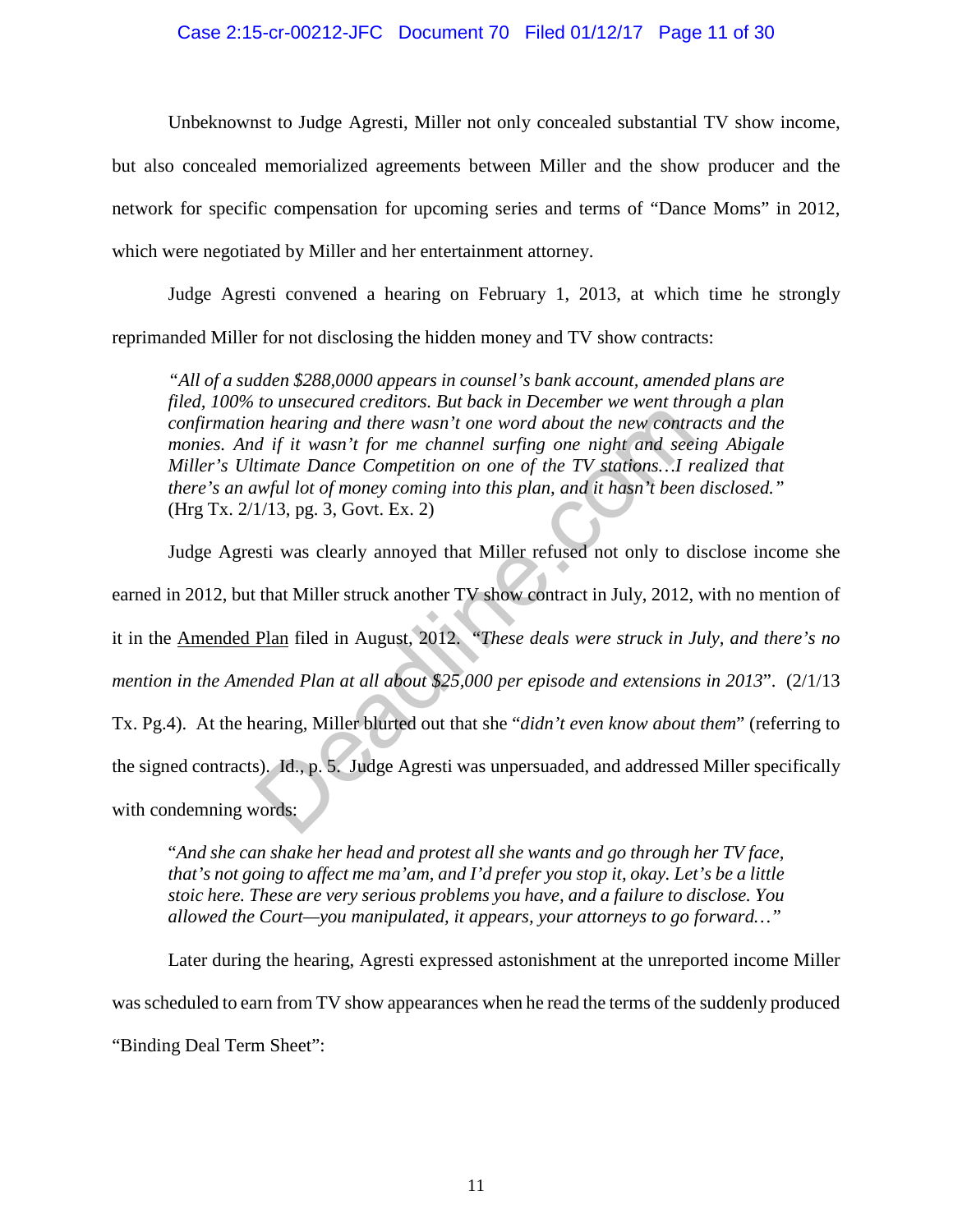"*That's \$25,000 an episode. That's \$250,000 that she is contracted for. Come August—come December when the hearing took place, she should have let the Court know, let you know so you could advise the Court that she had performed for at least 25--\$250,000 worth of services that she was owed for…this is an honor system. You know, I can't be—if it wasn't for me just sitting down and channel surfing one night and coming across it, I would have never thought—I would have just…I would have confirmed a plan, and the unsecured creditors would be paid over five years, and the debtor would have \$288,000, at least, in her pocket that wasn't disclosed to the Court. That's the point I'm making… The problem here is the fact that it looks to the Court as if she was hiding the ball, and until she got caught, we wouldn't have known about this. That's what I'm concerned about."* Id., p. 8, lines 15-22.

Miller's plan to conceal assets to benefit herself at the expense of creditors was now uncovered. Indeed, Agresti's indignation and anger over Miller's concealed income and TV show contracts was justifiable because he knew the wrong it would cause creditors. Importantly, Agresti's words also echoed exactly what the *Free* court acknowledged as the necessary evidence the government needed to prove a subjective intent, that is, the discovering of a fraud upon the court, and then restoration of assets to creditors. As Judge Agresti stated: "*The problem here is the fact that it looks to the Court as if she was hiding the ball, and until she got caught, we wouldn't have known about this*". (Id., p. 9, lines 20-22). The Free Court echoed the same, "*As a matter of fact…the only reason creditors were paid 100% on the dollars was because the fraud was discovered and concealed assets were liquidated to pay off those creditors". Free,* supra, 839 F.3d at 325, fn. 122,. Agresti's indignation and anger over Miller's concealed in<br>
fifiable <u>because</u> he knew the wrong it would cause crec<br>
co echoed exactly what the *Free* court acknowledged as the<br>
eded to prove a subjective intent, that is,

Meanwhile, still unbeknownst to Judge Agresti, several months earlier Miller had been scheming to avoid paying creditors, as revealed in Miller's email correspondence:

 • On September 27, 2012, Miller emailed her accountant, Kathy Nickel McFaden and entertainment attorney, Brian Raymond: *"Whoa guys, I am almost out of bankruptcy"* informing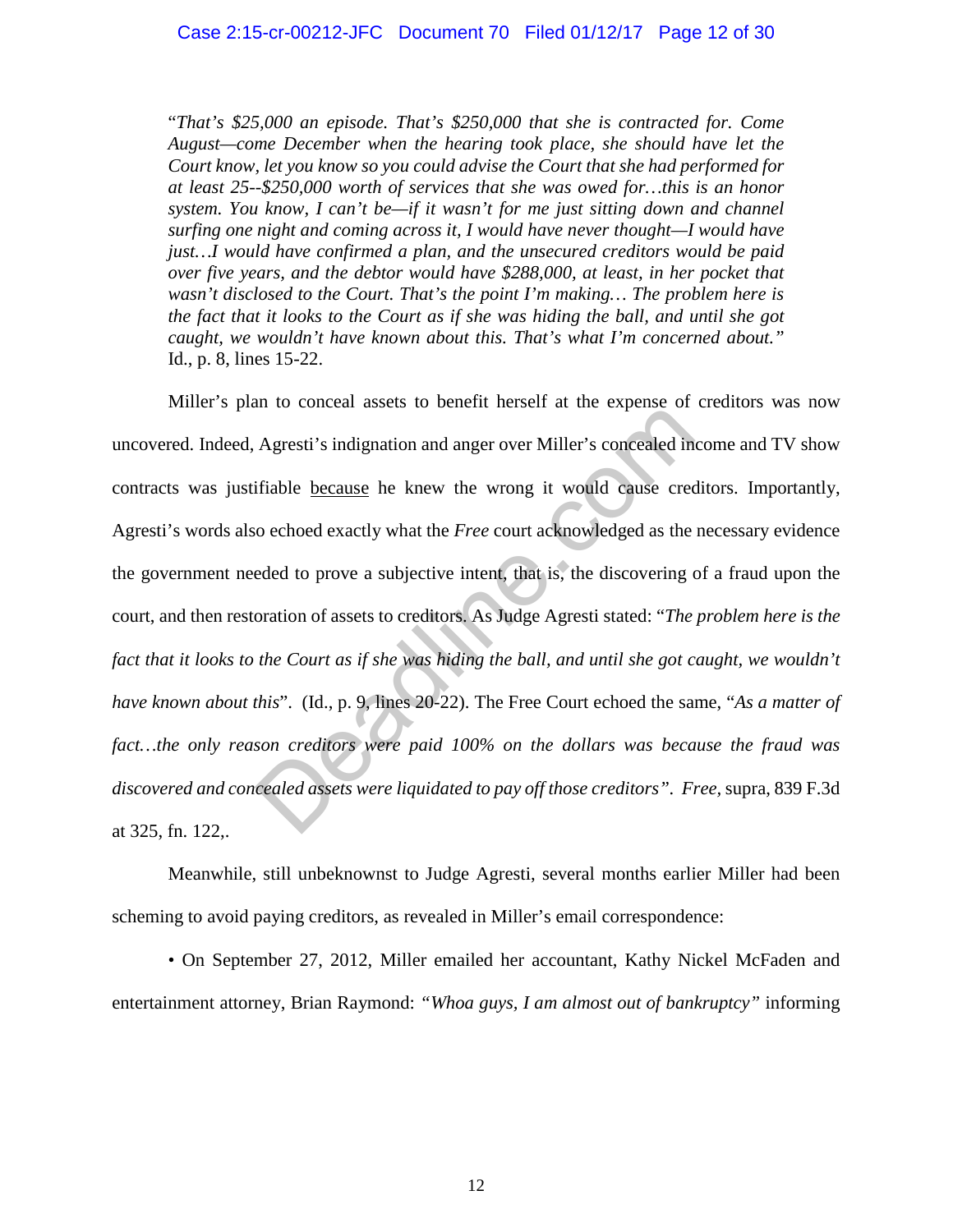### Case 2:15-cr-00212-JFC Document 70 Filed 01/12/17 Page 13 of 30

them that Collins Ave. and producer Michael Hammond are "*holding \$ at my request…*" (9/27/12 email, Govt. Ex. [3](#page-12-0)).<sup>3</sup>

 • On December 18, 2012, Miller's accountant, Kathy Nickel McFaden, emailed an attorney confirming an earlier conversation between Miller and her accountant about the creation of two subchapter S corporations, including the creation of a new company called "No More Tears" in which to deposit Collins Ave. TV payroll checks without court approval  $(12/18/12 \text{ email}, \text{Govt})$ . Ex. 4).

 • On December 25, 2012, Miller emailed her entertainment attorney thanking him for a gift basket, and informing him that she spoke with her bankruptcy attorney "*and realizing it was best to get my money ASAP I was looking forward to my Big check coming on Christmas Eve…"* (Govt. Ex. 5).

December 13, 2012, Judge Agresti promptly canceled the scheduled the Amended Plan confirmation hearing which was previously set for December 20, 2012. Between December 13, 2012, and the hearing on February 1, 2013, Miller, through her bankruptcy counsel tried to rectify the concealment: ther 25, 2012, Miller emailed her entertainment attorney that<br>ing him that she spoke with her bankruptcy attorney "and r<br>AP I was looking forward to my Big check coming on Chris.<br>13, 2012, Judge Agresti promptly canceled t

• On January 7, 2013, Miller quickly retrieved 49 checks reflecting TV show revenue she earned in 2012 and deposited \$288,137.57 plus \$30,000 cash in hand into her bankruptcy counsel Donald Calaiaro's escrow account;

• On January 18, 2013, Miller filed a Second Amended Plan and Disclosure Statement in which she unlike the two prior Plans, proposed to pay unsecured creditors in full immediately, unlike earlier plans proposing 6 and then 5 year repayment-without interest. She also agreed to

<span id="page-12-0"></span><sup>&</sup>lt;sup>3</sup> Neither McFaden, Raymond nor Collins Ave. were ever the subject of the grand jury investigation. Collins Ave. contended that Miller never submitted time cards to collect these checks for her earnings, even though she was asked to do so.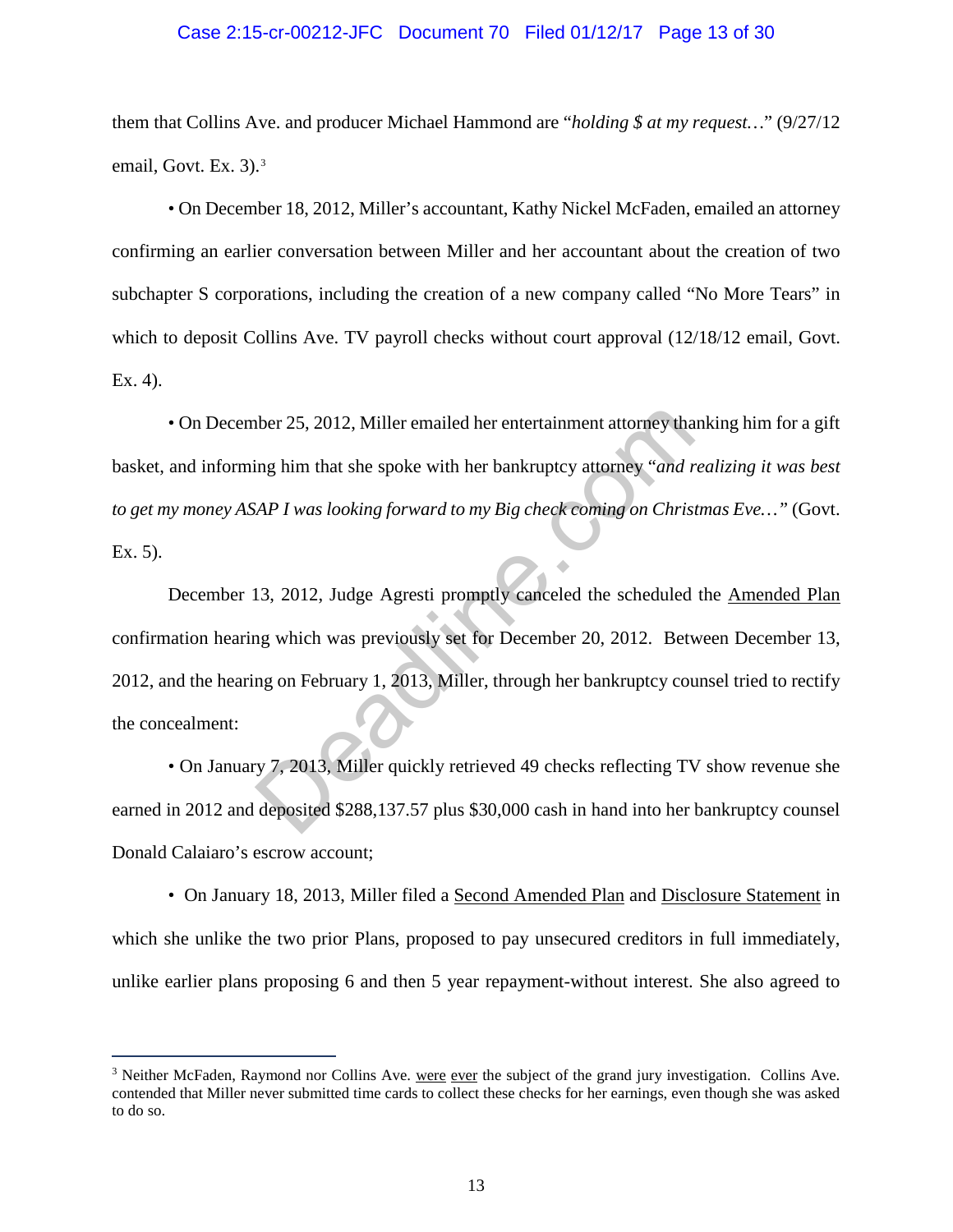### Case 2:15-cr-00212-JFC Document 70 Filed 01/12/17 Page 14 of 30

keep her Davenport, Florida home, as opposed to surrendering it to Chase Bank as she proposed in the Amended Plan.

• She filed 3 TV show compensation agreements, including the original "Participatory Agreement" and two other agreements which evidence Miller's agreements with Collins Ave. and the A&E network to produce "spin-off" "Dance Moms" programs and future terms of Dance Moms. However, Miller did not produce several 'Renewal Agreements' exercised by the network to produce Series 2, 2.5 and 3 of "Dance Moms" which included specific references to produce multiple episodes, with progressively increasing compensation to Miller per episode.

• Miller promptly filed previously unfiled Monthly Operating Reports for November and December 2012 which reflected significant income from TV show revenue.

Miller was privately outraged that she had been "dressed down" by Judge Agresti, and compelled to pay all unsecured creditors immediately, as she shared in email correspondence just 2 weeks after the February 1, 2013 court appearance. In an email to her accountant on February 15, 2013, she expressed her dismay in hard words for the court: with progressively increasing compensation to Miller per eyomptly filed previously unfiled Monthly Operating Reports<br>ich reflected significant income from TV show revenue.<br>privately outraged that she had been "dressed down

*"Oh god I miss u. The judge was a dick! He hates me…I'm paying Everyone I owe 100% back in one big check! Who does that! Nobody in bankruptcy! But he won't just say look I hate you and I don't want to see u again pay everybody and go!* 

*Now my Pgh atty are making Collins ave and the entertainment attorney jump through hoops!"* (2/15/13 email, Govt. Ex. 6).

Later in the same email, Miller is seriously concerned that her plan to deposit income into the two subchapter S corporations would now be unraveled as well.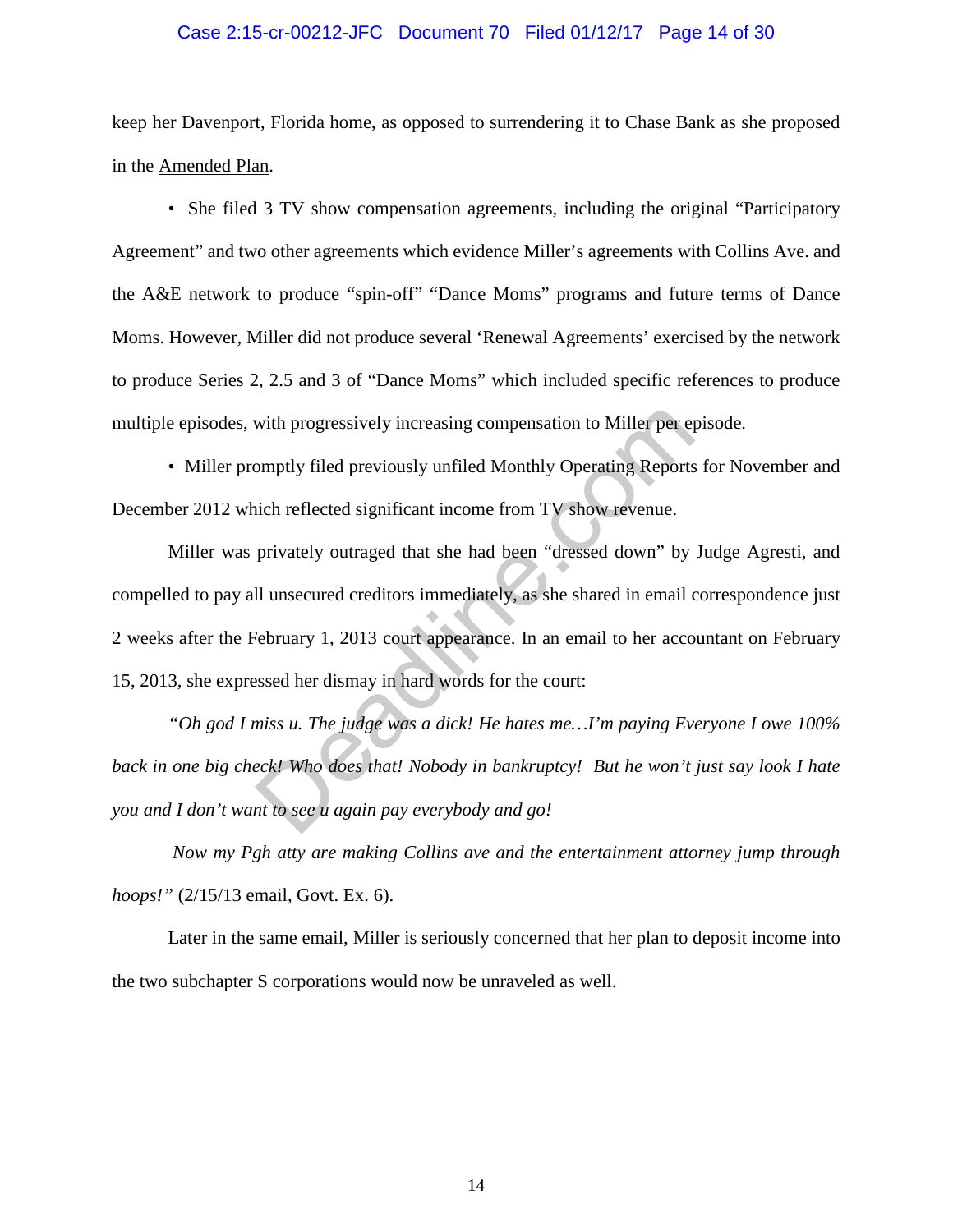# **III. Despite Warnings from Court, Miller Persisted in Schemes to Conceal Income in 2013**

*"…especially after the many times that I admonished you and her as to the need to be totally forthcoming with all the information, and then to float a plan that provided for long term payment of unsecureds until circumstances changed and the Court became aware".* T.PA., 3/22/13 Hrg. Tx. p. 11, lines 5-10.

Following the February 1, 2013 court hearing, Judge Agresti issued a stern warning that Miller needed to be completely truthful in all disclosures to the court. Judge Agresti's Order expressed serious concerns about whether Miller had made full disclosure, and so he directed Miller to file detailed reports of all income earned from the reality TV show for past 12 months by February 18, 2013, "*since the court is concerned about the Debtor's good faith and fulfillment of her duty to disclose."* (Court Order 2/4/13, Govt. Ex. 7). Miller nonetheless continue to scheme to both conceal new streams of significant income from Masterclass Dance sessions, and from the sales of Abby Lee Miller.com merchandise sales.

The popularity of the Dance Moms reality TV series brought new streams of revenue to Miller in the form of spin-off TV programs, sales of Abby Lee Miller dance merchandise, and Masterclass Dance programs revenue. Criminal investigators uncovered approximately \$467,355 in unreported income concealed in accounts at Wells Fargo, Showclix, and PayPal that Miller earned in 2013. She was careful not only to keep this revenue separate from the dance studio income, but also to keep her attorneys in the dark about it as well. In an email to her accountant on March 6, 2013, Miller feared premature disclosure to her bankruptcy attorney of her creation of two subchapter S corporations, and she instructed the accountant not to inform him about the corporations: *"Don't do anything at all!!! David does not know we already did those-I'm going to get killed! I just thought this would be all over!"* (email 3/6/13, Govt. Ex. 8). Barely a week later, her accountant advised her entertainment attorney that she (Miller) "*is [in] a little trouble*  "since the court is concerned about the Debtor's good fait"<br>
"Court Order 2/4/13, Govt. Ex. 7). Miller nonetheless contreams of significant income from Masterclass Dance sest<br>
Miller.com merchandise sales.<br>
The Dance Moms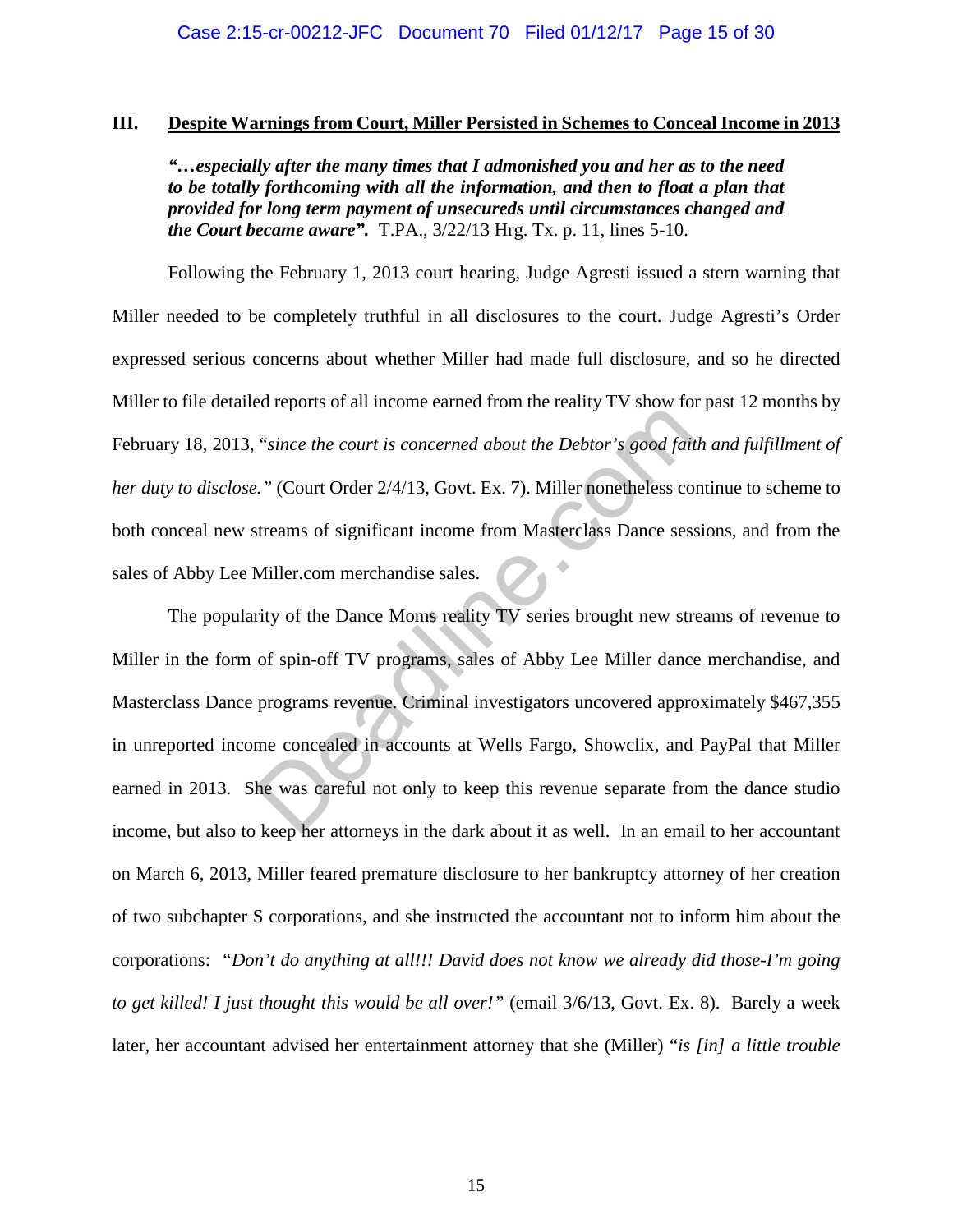*with her bankruptcy attorney over having had money paid to No More Tears Productions, Inc."* 

(email 3/14/13, Govt. Ex. 9).

As the newer income flowed in, Miller was careful not to deposit cash into the bank, and so advised her accountant and her merchandise business partner Mark McCormick, in an introduction in an email on March 29, 2013 containing the header:

"*LETS MAKE MONEY AND KEEP ME OUT OF JAIL"*

*KATHY MEET MARK, MARK MEET KATHY…THIS SHOULD BE EASY, WE ALL KINDA COME FROM THE SAME BACKGROUND, SAME GENERATION, AND SAME NOT SO POLITICALLY CORRECT JOKES-SCARY!*

*OK YOU TWO-BE SMART, BE HONEST, TRY NOT TO RAISE ANY RED FLAGS*

*AND DON'T PUT CASH IN THE BANK!!!* (email 3/29/13, Govt. Ex. 10)

Later, in May, 2013, the TV show producer inquired from Miller's accountant about processing fees for one of the spin-off TV shows. Miller responded frantically in an email barely one day later to her accountant: DLITICALLY CORRECT JOKES-SCARY!<br>WO-BE SMART, BE HONEST, TRY NOT TO RAISE ANY K<br>T PUT CASH IN THE BANK!!! (email 3/29/13, Govt. Ex.<br>Iay, 2013, the TV show producer inquired from Miller',<br>one of the spin-off TV shows. Miller

*"I do not want to get paid these big psalms [sic] until the bankruptcy is over and I can make them out to the S corporations."* (email 5/7/13, Govt. Ex. 11).

Later, in October 2012, shortly before the Second Amended Plan Confirmation hearing, Miller was still directing others to keep any information about certain bank account activity away from the court.

In an email response to Mark McCormick, Miller stated *"What bank account? Judge shouldn't know about this???"* (email 10/8/13, Govt. Ex. 12). She then followed the next day anxiously wanting an extension for an unrelated business entity form so she would not have to disclose the business entity to the court, presumably "No More Tears". *"OMG can't we file for extension and it will be over b4 filing?"* (email 10/8/13, Govt. Ex. 13). The "it" Miller refers to is the completion of the bankruptcy and discharge which was set for October, 2013.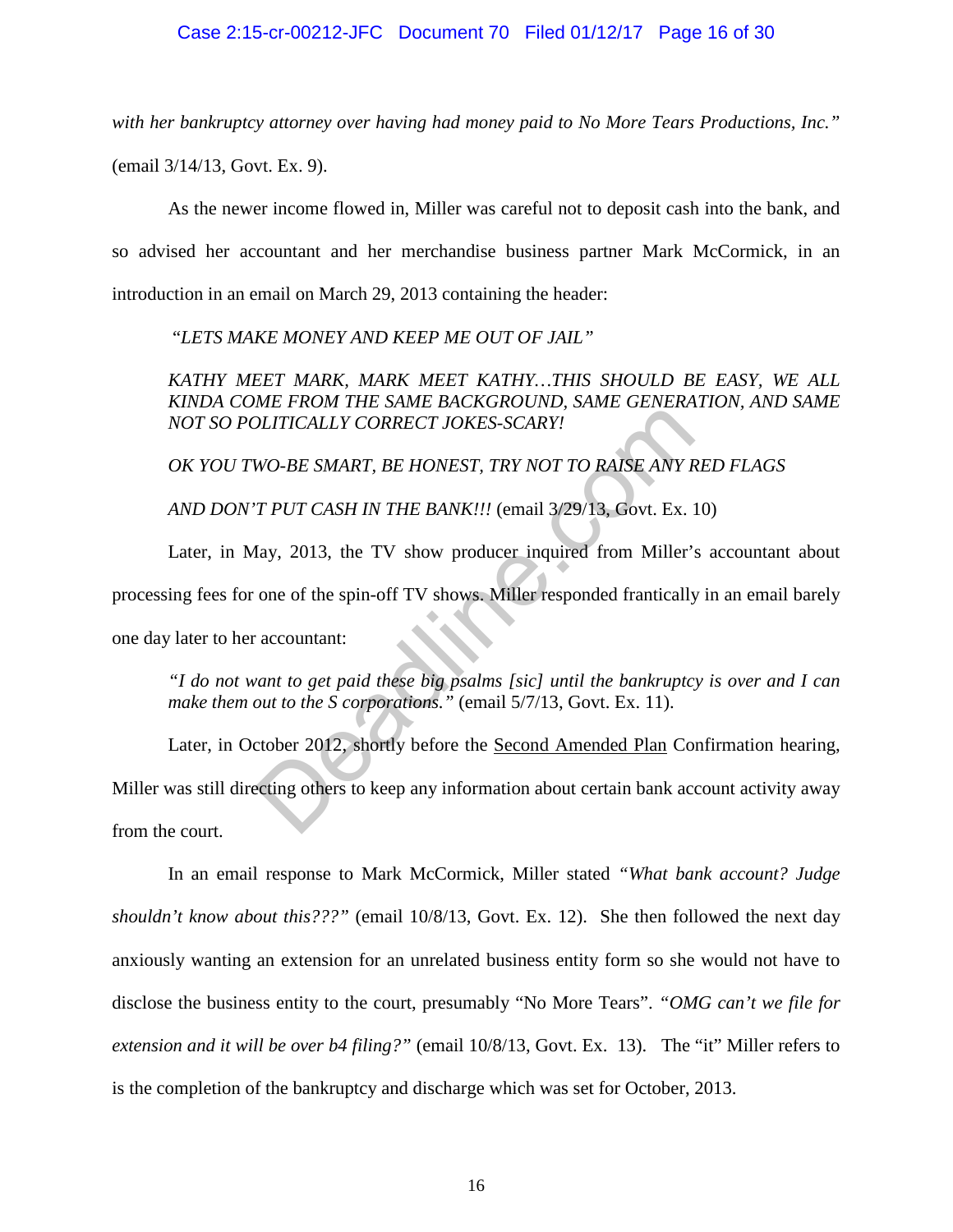### Case 2:15-cr-00212-JFC Document 70 Filed 01/12/17 Page 17 of 30

Finally, Miller drafted an incriminating email to her studio bookkeeper regarding preparation of the studio expense reports. The bookkeeper prepared the MORs for the bankruptcy schedules, in addition to bookkeeping services. Miller cautioned the bookkeeper that expenses should be turned into the accountant for tax purposes, but emphasized the simultaneous risk of disclosing MasterClass advance ticket sales processed through Showclix. She wrote: "*All of these expenses will be turned into Kathy Nickle for tax purposes although if I showed these I would also have to disclose the showclix deposits, which WE ARE NOT!* (email 10/13/13, Govt. Ex. 14).

What could be more compelling direct evidence of Miller's intent to deprive creditors of potential assets?

Moreover, it cannot be said that upon the filing of the Second Amended Plan on January 18, 2013, that any further concealments were irrelevant. The Second Amended Plan had yet to be approved, and was not formally approved by Judge Agresti until December, 2013.

Meanwhile, because Judge Agresti and creditors were nearly burned by Miller's presentment of the First Amended Plan, Judge Agresti continually issued orders throughout the spring and summer of 2013 in which he insisted on ongoing reports from Miller about her income, circumspect of Miller's "good faith", for example: be more compelling direct evidence of Miller's intent to the term of technical text<br>that team to be said that upon the filing of the <u>Second Amende</u><br>intriber concealments were irrelevant. The <u>Second Amendee</u><br>not formally

• On February 4, 2013, Judge Agresti ordered that Miller file a detailed Report of all income earned from the reality television show over the previous 12 months along with tax returns (Court Order of 2/4/13, Govt. Ex. 7);

• On June 19, 2013, Judge Agresti ordered that Miller file an accounting to provide details of all monies received by her and currently held in the escrow account of her attorney, as well as copies of her income tax return for the years 2010 and 2011 (Court Order of 6/19/13, Govt. Ex.  $15$ ;

17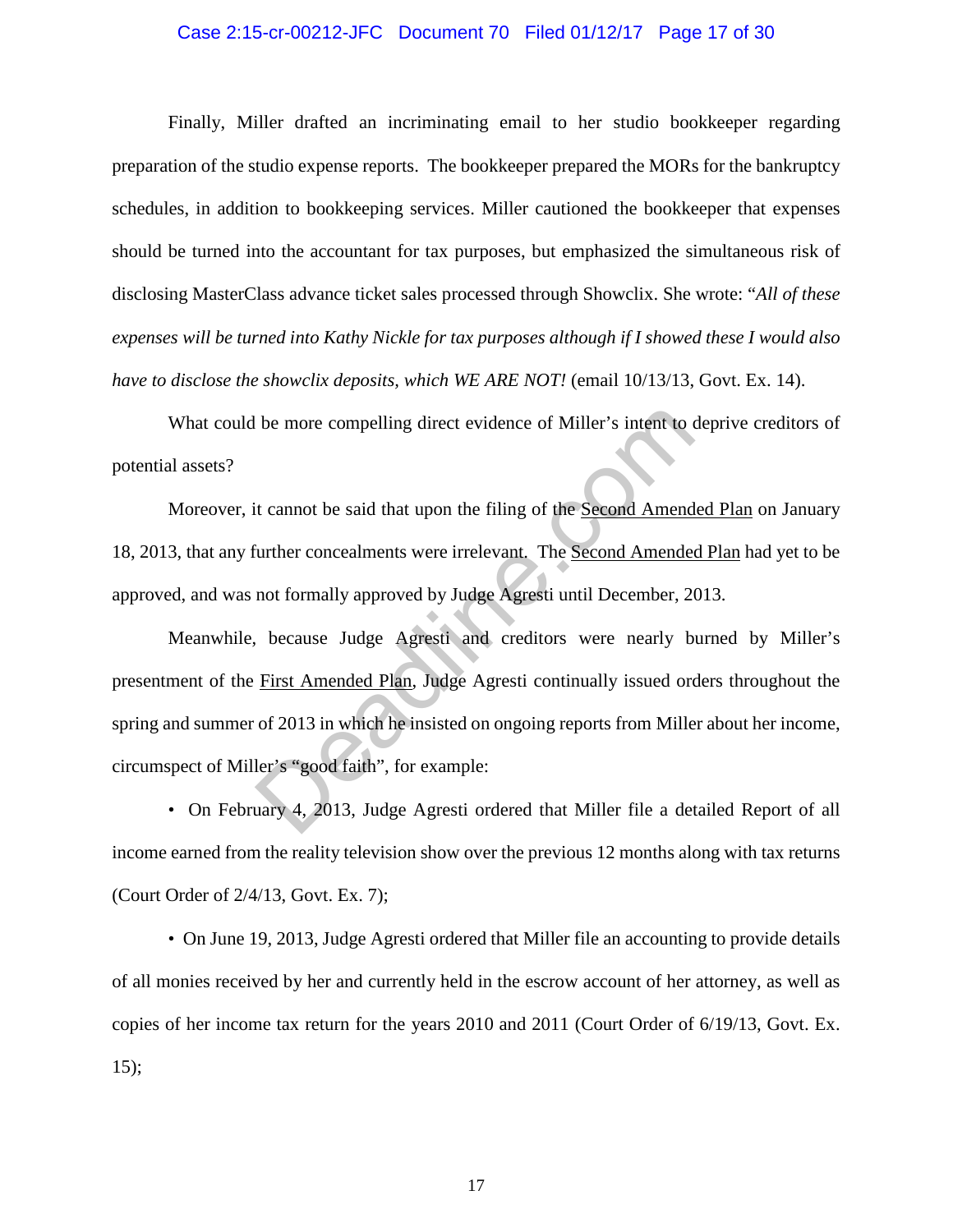## Case 2:15-cr-00212-JFC Document 70 Filed 01/12/17 Page 18 of 30

• On July 26, 2013, Judge Agresti ordered that Miller supplement her Accounting filed on July 24, 2013, and to provide an explanation for the difference in total income between the monthly financial reports filed in the case and in the "Accounting" (Order of 7/26/13, Govt. Ex.  $16$ :<sup>[4](#page-17-0)</sup>

• On August 22, 2013, Judge Agresti issued an Order after observing discrepancies between the reported information, and notes that not all the debtor's income from the reality show was reported on the MORs. Agresti scheduled a hearing for October 17, 2013 and required the attendance of all parties, including the accountant, to answer the following questions:

*Who was responsible for preparing the MORs? Who reviewed the MORs before they were filed with the court? Why was the reality show income not completely reported on the MORs? And, What was the extent of the unreported income?*  (8/22/13, Order of Court, Govt. Ex. 17).5

And, Miller never filed the Amended MORs until she was compelled to by court order. Miller certainly must have believed that disclosing the hidden income might have impacted her Second Amended Plan, or otherwise what would have been the reason to conceal or divert it? The Bankruptcy Court certainly believed it would affect the Plan's approval, otherwise it would not have been such a watchdog over her reporting. And again, as correctly noted by the *Feldman* court, a debtor can still be found to have subjectively intended to cause a loss even if a debtor merely *thought* he would cause a loss by concealing assets. The chain of email correspondence above makes it apparent that Miller certainly thought she would have to surrender income to the court if she disclosed it. And, Judge Agresti still expressed suspicions at a hearing on March 22, 2013, arties, including the accountant, to answer the following que<br>the syponsible for preparing the MORs? Who reviewed the Miled with the court? Why was the reality show income not<br>the MORs? And, What was the extent of the unre

<span id="page-17-0"></span><sup>4</sup> Although Miller filed an "accounting" of her income as demanded by the court, the accounting specifically did not reflect MasterClass, Showclix, and merchandise sales income.

<span id="page-17-1"></span><sup>5</sup> Of course, Judge Agresti was completely unaware of the hundreds of thousands of unreported income from Masterclass, merchandise sales and the like, which were never disclosed on MORs.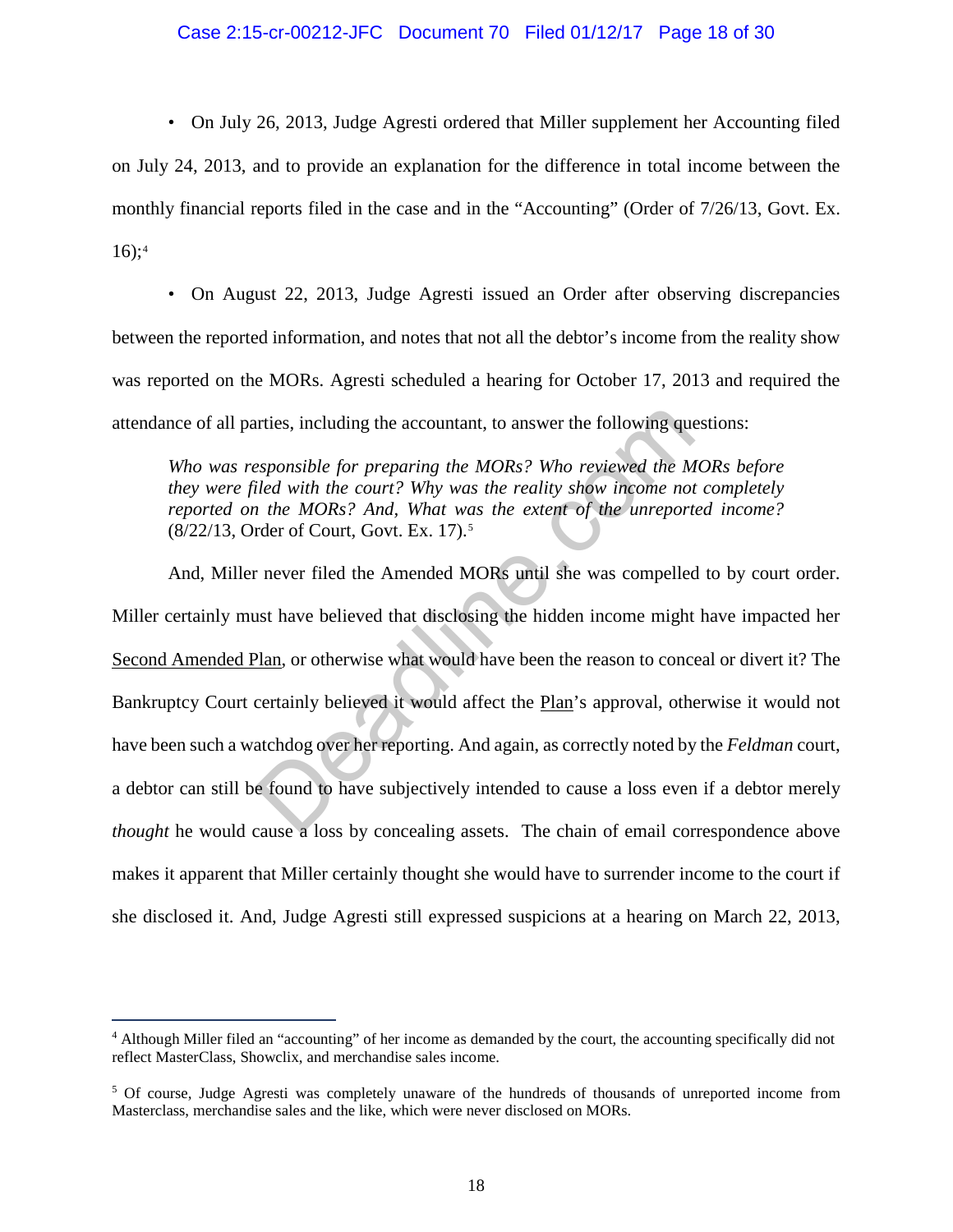about whether Miller was being completely honest with the court after Miller filed her Second

Amended Plan, and the "*smoke and mirrors as far as the filings and what as being told*":

*"…I'll be honest with you. You've led me to believe over the last three years that this was a struggling wannabe reality TV star and that's not the case at all now that I've reviewed the contracts and what the payment schedule is…" And, "the problem is she wasn't going to make it right until she got caught and that's the quandary I'm in right now…this is just basic honesty…and for her not to have disclosed this information is troubling to the court."* (T.P.A., Hrg. Tx. 3/22/13, p. 8, lines 8-13, Govt. Ex. 18).

And Judge Agesti was keenly aware of the harm Miller intended to cause creditors

by her concealment, ultimately suggesting a referral to the United States Attorney:

*And then only because of a coincidence do I find out that your gal is now this big,*  successful reality T.V. lady doing all this stuff. And coincidentally, when I *demanded the documents, lo and behold she ' s making \$40,000 an episode and all -- nothing that's ever been reported and it goes back to October -- you know, it goes back quite far. And if I had not raised that, I would the Court and the people in interest would never have known about, nor would the creditors have been paid their money, except over a five year Plan. Until I made you disclose that, that was your Plan, if you recall. It was only when the cat was out of the bag that all of a sudden now she's going to throw \$100,000 at unsecureds and get them all paid up immediately. Can I just look the other way in light of that record, Mr. Calaiaro*? (T.P.A., Id., p. 6, lines 2-15). t, ultimately suggesting a referral to the United States Attor<br>the subsect of a coincidence do I find out that your gal is n<br>reality T.V. lady doing all this stuff. And coincidenta.<br>he documents, lo and behold she's making

*"Then maybe I should turn this over to the U.S. Trustee and the U.S. Attorney, make a referral. Is that what you're telling me?"* T.P.A., Id., lines 22-24.

Later in the same hearing, Judge Agesti was particularly perturbed that despite his

repeated demands, Miller was still 'hiding the ball' when it came time to disclose income

in reports:

*"THE COURT": No, no. It' s my perception of what happens here coupled with what I see, okay? I don't buy when she comes in here and starts crying and wailing and then immediately turns off the tears when she gets a beneficial ruling, to me, that lacks sincerity, okay? I've made my own judgment as to her credibility and demeanor -- by her demeanor, okay? So I ' m not -- but when you put everything in context, especially after the many times that I admonished you and her as to the need to be totally forthcoming with all the information, and then to float a Plan that provided for long-term payment of unsecureds until circumstances changed and the Court became aware, just by chance, that there was a whole different reality out*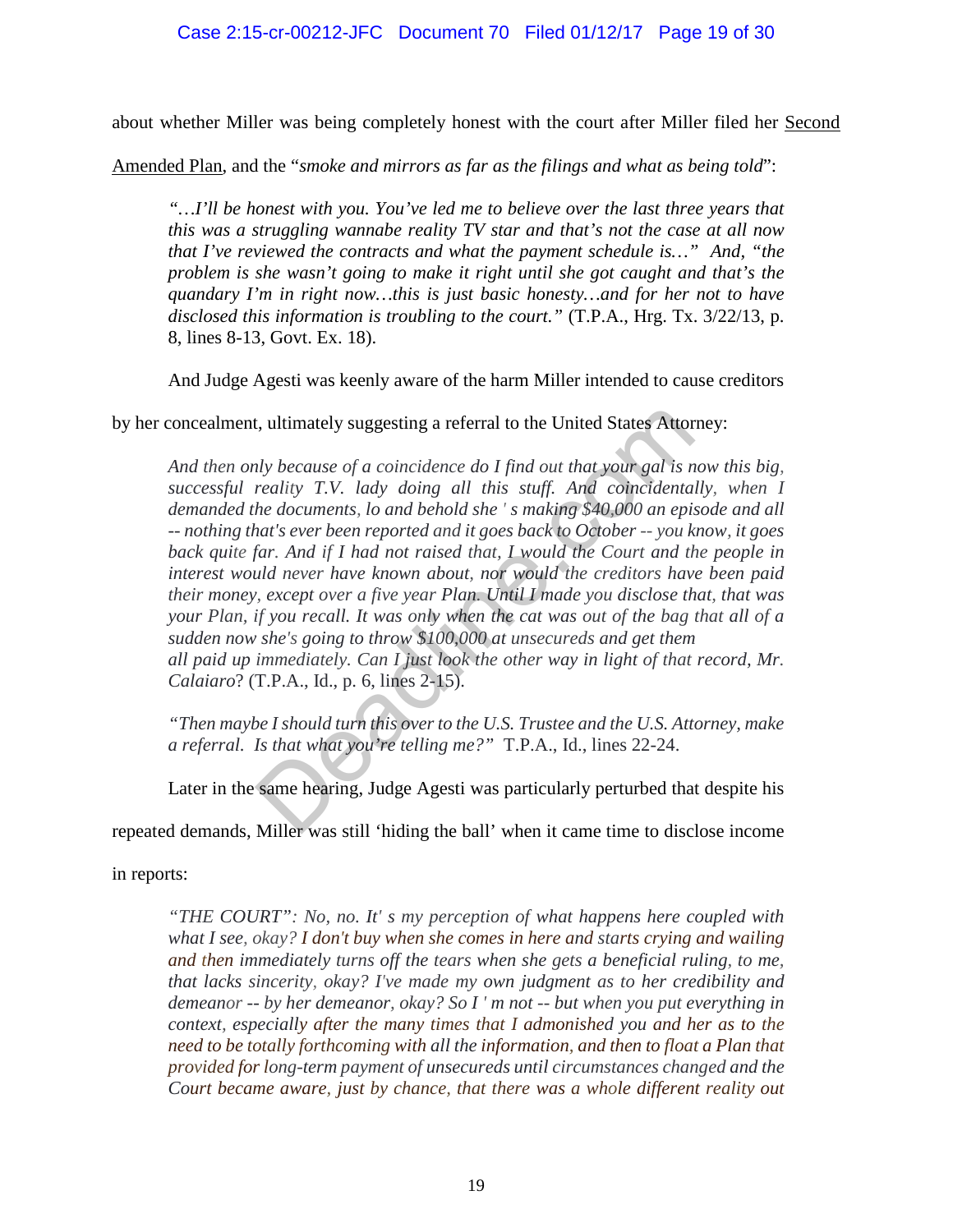*there. And then all of a sudden she comes in and throws money at it -- at the situation, that's the problem.* 

*So let's not go off on the, you know, "Woe is me, poor Abby Miller." I mean, she ' s sophisticated enough to land this deal, to get as far as she has, to be making this kind of money. And this is just basic honesty. And this was her most important matter from a business point of view to get beyond this. And for her to have -- not disclosed this information is troubling to the Court.* T.P.A., Id., p. 10, lines 23; p. 11, lines 1-19.

## **IV. Miller's progressively "creditor friendly" Plans of Reorganization did not occur until after the fraud was uncovered.**

*"…[R]eality here is she's got duties and obligations to the Court and full disclosure, and she breached those duties…And our whole systemis bent – built on good faith, honor and the integrity of the participants. And what happens is we get people like this in here and that's what gives the whole system a bad name".* T.P.A., Id., pp. 9-10.

Miller proposed three Plans of Reorganization and accompanying Disclosure Statements;

an Original Amended and Second Amended. The First Plan and Disclosure Statement filed in February, 2012, drew objections from the Trustee, secured creditor Chase Bank, and Penn Hills School District who were concerned that Miller was not disclosing sufficient income to pay creditors as proposed. Miller's Disclosure Statement represented that although she projected *"high income"* from the TV show, there were "*no[t] contracts guarantying these payments*" and that she was proposing a Plan that she believed she could fund without the "*volatile income from the show."* The court agreed with the objections and denied approval of the Original Plan, and ordered that an Amended Plan and Disclosure Statement be filed by April 12, 2012. *Final she breached those duties...And our whole systemis*<br>and she breached those duties...*And our whole systemis*<br>ith, honor and the integrity of the participants. And what<br>ple like this in here and that's what gives th

The terms of Miller's First Plan were not particularly favorable to the creditors and their claims. At the time of the Original Plan, Miller was indebted in the amount of approximately \$402,850 in claims to secured creditors, of which the two largest being Chase Bank, which held a mortgage on a condominium in Davenport, Florida and which was financially "underwater." The second was a mortgage held by PNC on Miller's dance studio in Penn Hills, PA, which was on the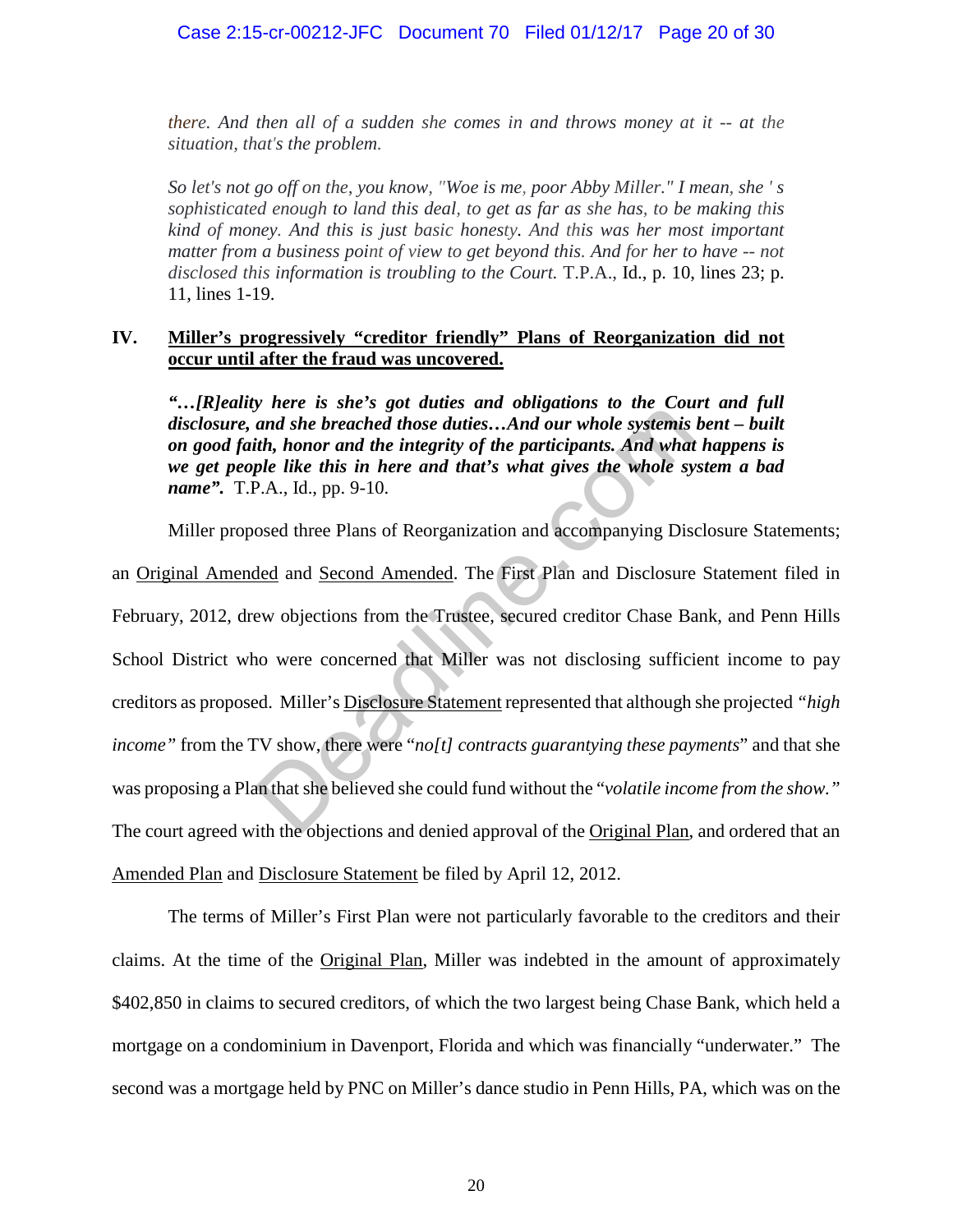### Case 2:15-cr-00212-JFC Document 70 Filed 01/12/17 Page 21 of 30

eve of a Sheriff's sale by Allegheny County for unpaid taxes. She also had various business tax claims, and unsecured claims as well. In the Original Plan, Miller proposed paying unsecured creditors over course of 6 years, with no interest. She also proposed "cramming down" the Chase Bank mortgage from approximately \$245,000 to \$150,000, and to reduce the interest rate from 7.8% variable rate to a fixed 4.0%. She proposed modifying the PNC mortgage payments lower to \$811.00 monthly for ten years. The total savings to Miller was approximately \$351,989.

After objections, on August 27, 2012, Miller filed her Amended Plan. Here, Miller now proposed surrendering the Florida home to Chase in satisfaction of the debt, at her proposed fair market value of \$120,000, and keeping the other creditor terms the same as in the Original Planexcept that unsecured creditors would be paid over one year sooner. It would have resulted in a savings of approximately \$367,696 to Miller. This was the Plan that was on the table ready for approval by the court when in December, 2012, Judge Agresti saw the ads for the spin-off show episodes and turned the tables on Miller. Unknown to the court was that over one month before she filed the Amended Plan earlier on July 16, 2012, Miller signed up with the network for an additional 10 episodes of "Abby's Ultimate Dance Competition" for a fee of \$25,000 per episode, with a payment schedule to run from approximately August 1, 2012 until October 4, 2012. The existence of this agreement named the "Binding Deal Term Sheet" was conveniently hidden from the court.<sup>[6](#page-20-0)</sup> ing the Florida home to Chase in satisfaction of the debt, a<br>20,000, and keeping the other creditor terms the same as in<br>red creditors would be paid over one year sooner. It would<br>mately \$367,696 to Miller. This was the Pl

Of course, the December conflagration precipitated Miller filing the Second Amended Plan and Disclosure Statement on January 18, 2013. This proposed plan contained the friendliest

<span id="page-20-0"></span><sup>&</sup>lt;sup>6</sup> A question in each of the disclosure statement asks the debtor about the existence of any "executory contracts." Miller denied the existence of executory contracts in the Original Plan and Amended Plan. However, Miller only later answered "yes" to this question, and attached the agreements, with the Second Amended Plan filed in January 18, 2013. The involuntary revelation of this contract caused Agresti great consternation at the February 1, 2013 hearing, which caused the issuance of the February 4, 2013 order.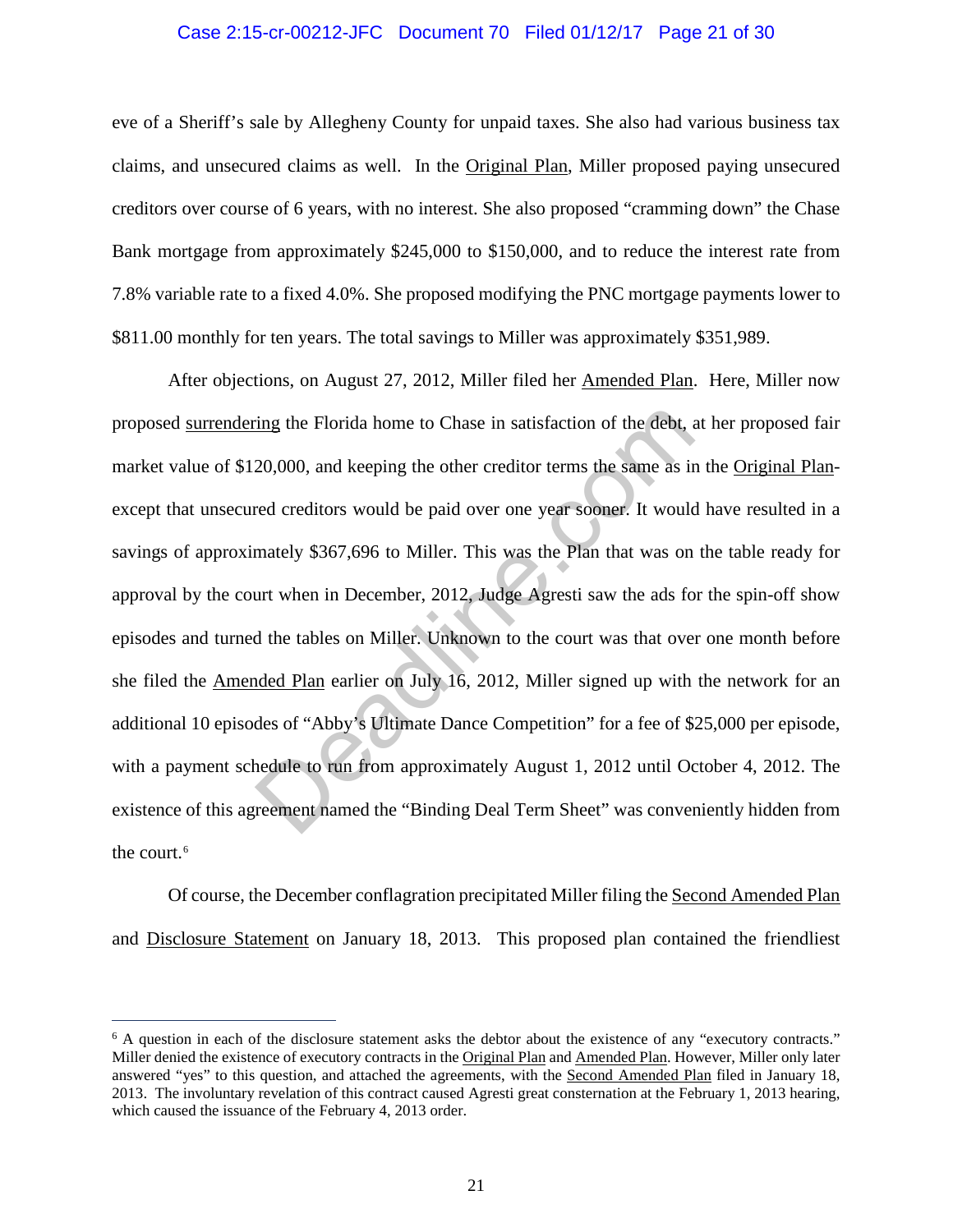# Case 2:15-cr-00212-JFC Document 70 Filed 01/12/17 Page 22 of 30

creditor terms of the three plans, particularly to unsecured creditors, whom now Miller agreed to pay immediately and in full on the Plan effective date. She also proposed to keep the Florida home, at the original fair market value, and to renegotiate mortgage terms to the same fixed rate of 4%. This plan had the least cost-savings to Miller, totaling \$259,067. In so doing, PNC lost approximately \$97,320, and Chase lost approximately \$148,680 over the terms of their original loan agreements but at a cost savings and gain to Miller.

The point of this is not to prove an actual loss, or restitution owed, but that Miller's prefraud Reorganization Plans benefitted her significantly more than the post fraud discovery. This evidence was considered material to the *Free* court in the District Court's determination of whether a debtor intended to cause a pecuniary harm and Judge Agresti was keenly aware also. Of course, Miller also obtained multiple additional benefits that are not necessarily quantifiable in money when a debtor seeks protection in bankruptcy from creditors. Certainly, creditors are enjoined by an automatic stay provision from recovering their losses until authorized by the court. Secondly, the debtor is in control of the Plan of Reorganization, as opposed to a Trustee in a Chapter 7 case. United States' Responses to Miller's Objections to the PSR on Plans benefitted her significantly more than the post fractional dered material to the *Free* court in the District Court's determore cause a pecuniary harm and Judge Agresti was keenly away dimultiple additional benefi

Miller has raised objections to certain paragraphs of the PSR. The government's responses are as follows.

## Paragraph 26

Miller contended that the Second Amended Plan was approved by the bankruptcy court with full disclosure and no objections. However, when Miller filed the Second Amended Plan in January, 2013, she was well into the concealment of income relative to Masterclass revenue and merchandise sales revenue. The "Amended" Monthly Operating Reports were not filed until October 4, 2013, literally at the "11<sup>th</sup> hour" before the <u>Second Amended Plan</u> approval hearing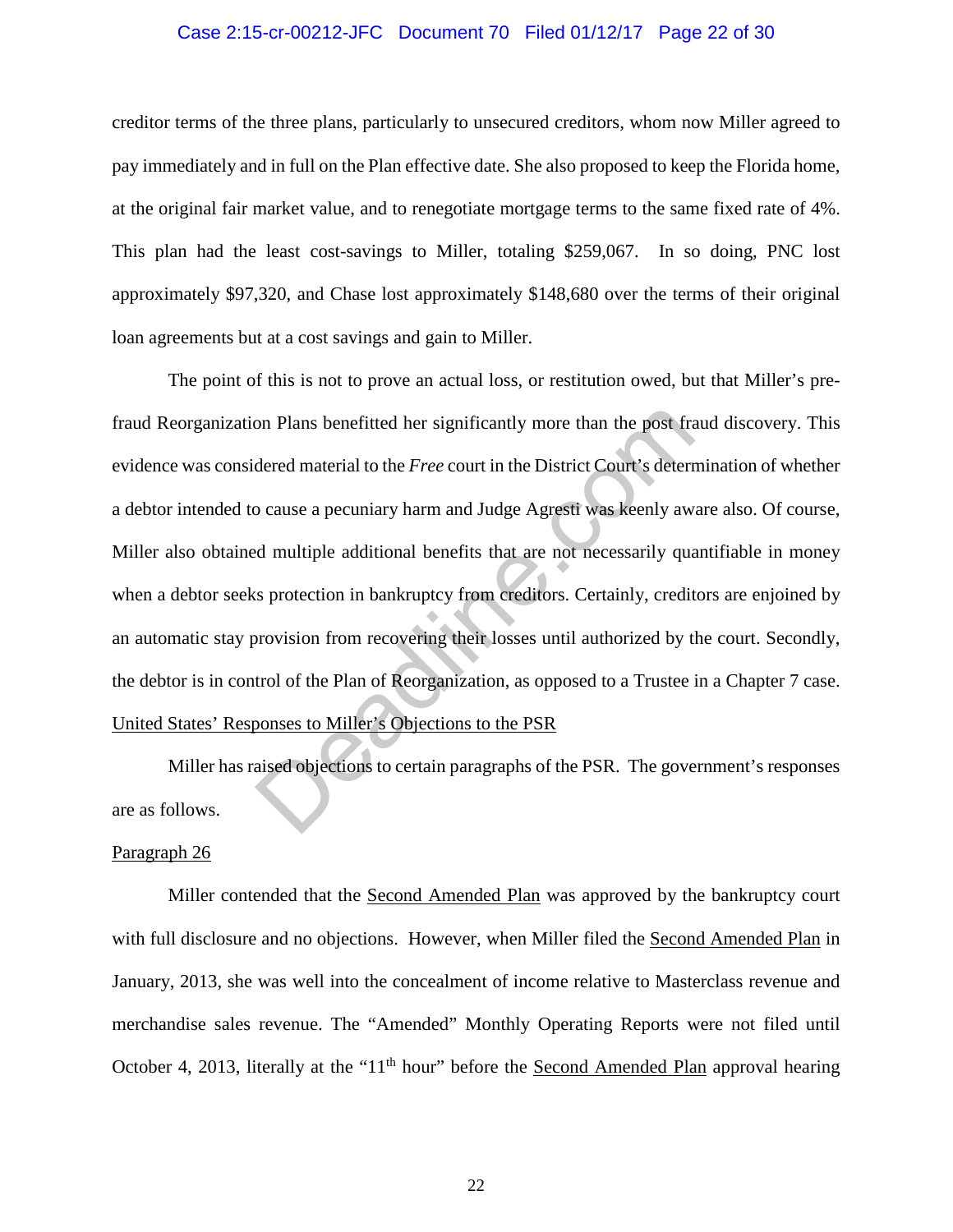### Case 2:15-cr-00212-JFC Document 70 Filed 01/12/17 Page 23 of 30

which occurred on October 17, 2013, hardly providing creditors sufficient time to determine what Miller's assets were. And, of course, even in the Amended MORs (which the Court barely had an opportunity to review), Miller still either grossly underreported, or failed to report income earned from Masterclass and other revenue sources beyond the TV show, beginning October, 2012, through October, 2013, as alleged in Counts 8-20 of the Indictment.

#### Paragraphs 27 and 28

Miller contended that the "Participatory Agreement" negotiated between Miller and TV show producer Collins Ave. did not "guarantee" income, but provided for pilot episodes of "Dance Moms", subject to the network A&E's right to exercise options for future series, obviously based upon the TV show's success. However, the 'Participatory Agreement' executed April 8, 2011, authorized the network the option to exercise multiple seasons and terms, which it did exercise several times between April, 2011, through December 2012. In fact, in October, 2011, Miller executed an Amendment to the 'Participatory Agreement' called a "Talent Services Agreement" in which the network was agreed to exercise the options for Series 2, 3, and 4 of the show, with escalating compensation to Miller for each series from \$8,000, to \$12,500, and then to \$15,000 per episode. Of course the network did exercise its options and the shows were produced and aired, and Miller was paid. lins Ave. did not "guarantee" income, but provided for pilot<br>the network A&E's right to exercise options for future seri<br>"s success. However, the 'Participatory Agreement' exect<br>work the option to exercise multiple seasons

Yet, although Miller produced only 3 agreements (these agreements were filed under seal), which included the 'Participatory Agreement', the 'Binding Deal Term Sheet', and a '360 Agreement' she in fact had entered into 7 other agreements for the production of future episodes of Dance Moms and related "spin-off" programs including 'Talent Services Agreements', 'Episode Renewals' for additional seasons of Dance Moms, and 'Reunion Episodes' and a 'Studio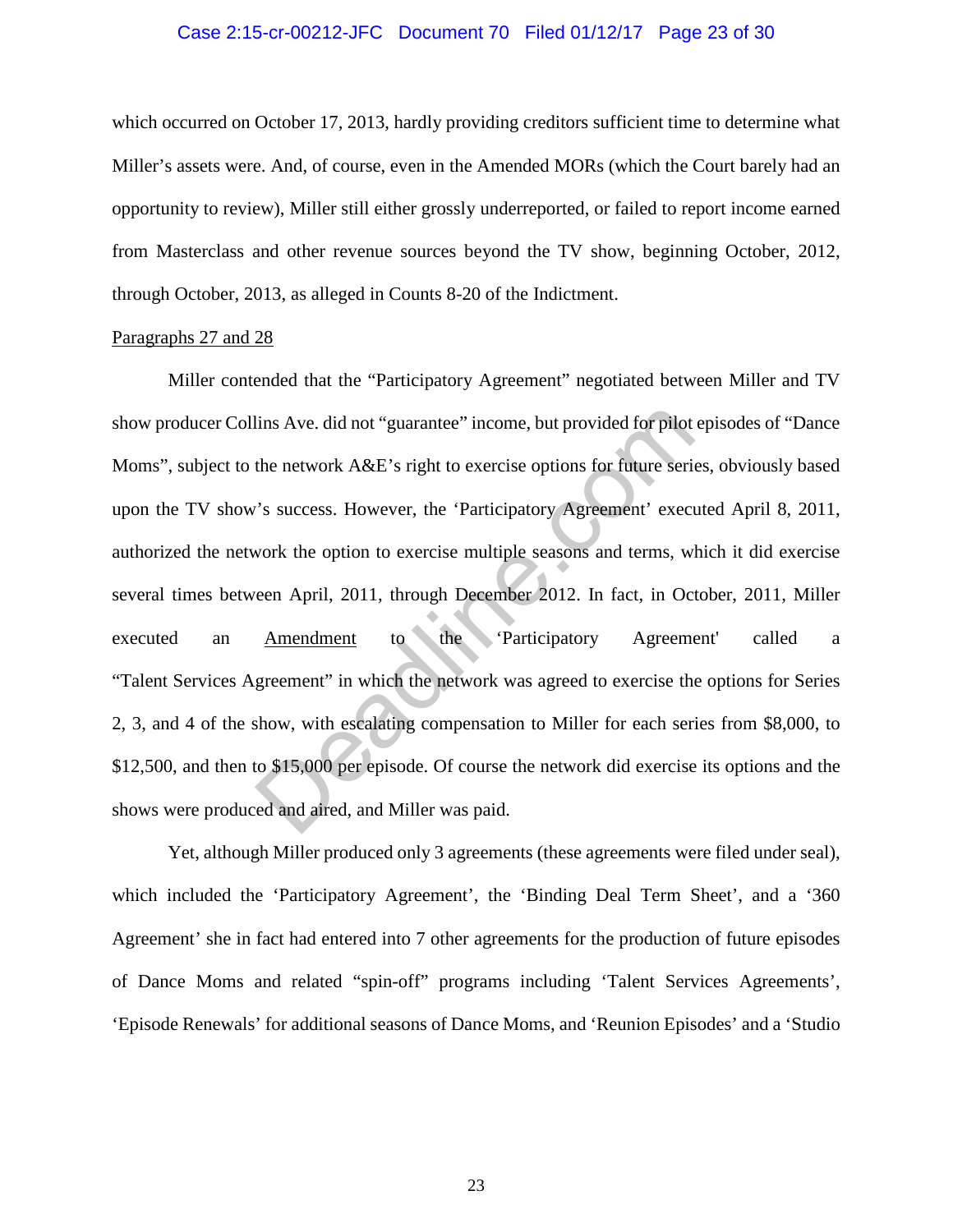### Case 2:15-cr-00212-JFC Document 70 Filed 01/12/17 Page 24 of 30

Refurbishment Agreement', all which detailed future compensation. None of these were disclosed to the court, in contravention of the December 13, 2012 court order.

### Paragraph 30

Miller indeed denied the existence of contracts in several ways. First, when she responded "no" to the question asked in the 'Disclosure Statements' about the existence of executory contracts; second, in the Disclosure Statements summary, she stated there were "*no[t] contracts guarantying these payments*"; third, when she announced at the February 2, 2013 hearing that she *"never seen them*" when the court asked about the existence of television show contracts. By December, 2012, Miller in fact executed or negotiated approximately 10 agreements for new TV show episodes and spin-off television programs and compensation.

## Paragraph 35

Miller contented that there is no 'intended loss' since the creditors received what they claimed. Again, this entrenched position by the defendant ignores the principle asserted earlier in this Memorandum that no actual loss to creditors is necessary to establish that a debtor intended to deprive a creditor of assets. *See Free* and *Feldman*, supra. Clearly from the direct evidence and acts of concealment, Miller developed a plan at some point early in the bankruptcy to conceal assets for fear that they would be taken by the court and used to pay creditors. The fact that Chase Bank did not seek a deficiency claim on the mortgage is irrelevant to the court's determination of loss. when the court asked about the existence of television s<br>
iller in fact executed or negotiated approximately 10 agres<br>
spin-off television programs and compensation.<br>
ented that there is no 'intended loss' since the credit

### Paragraph 43

The stated liabilities are certainly a proper measure of loss, and neither the *Free* nor *Feldman* said otherwise. In fact, the *Feldman* District and Circuit court opinions clearly accepted the use of stated liabilities as a measure of loss. Miller and *Feldman* are not factually different in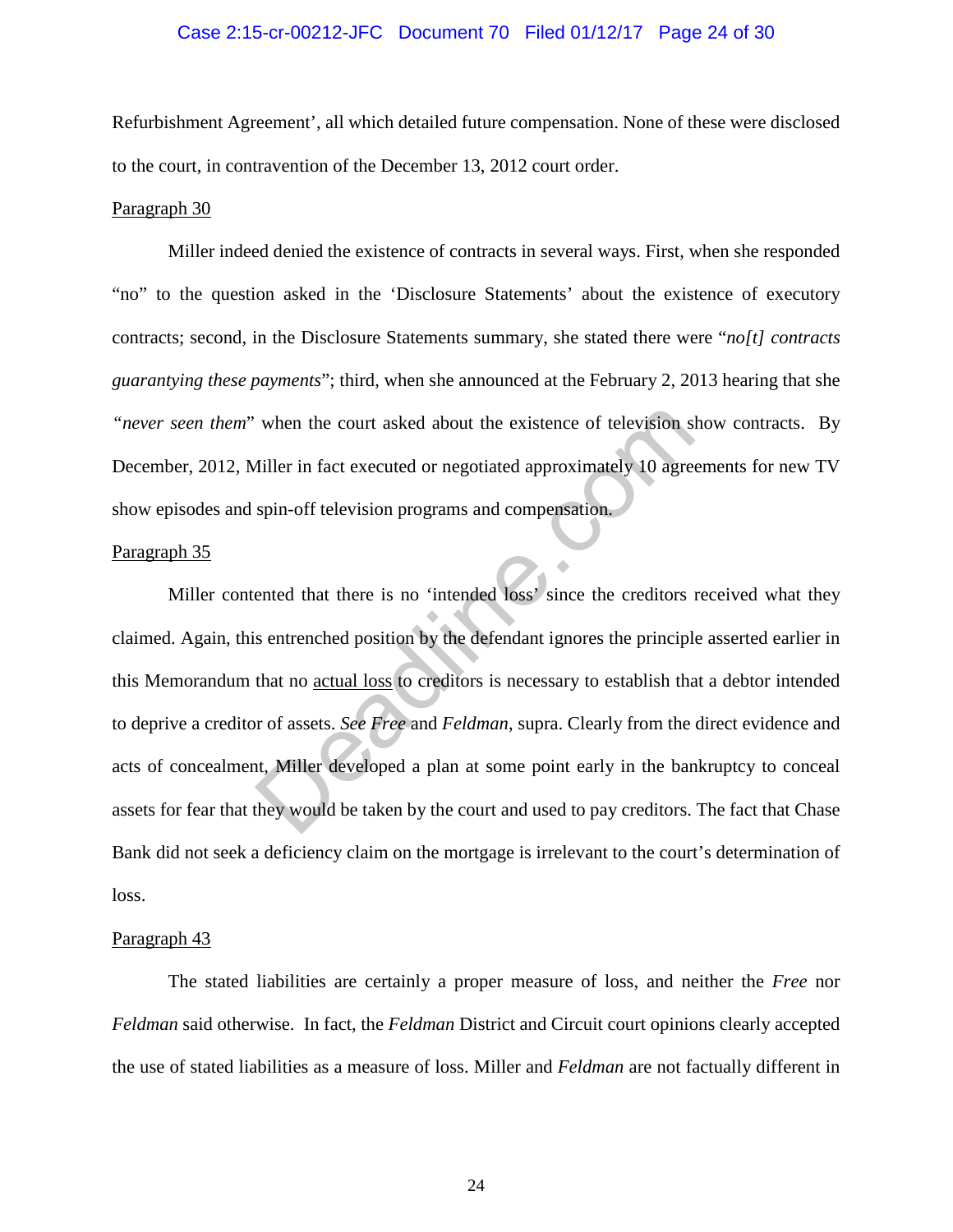## Case 2:15-cr-00212-JFC Document 70 Filed 01/12/17 Page 25 of 30

terms of how a court measures loss in a substantial concealment of assets bankruptcy fraud. There is absolutely no distinction between a Chapter 7 liquidation, and a Chapter 11 Reorganization. An intent to deprive assets is analyzed the same for both. Indeed, Miller's reliance on *Feldman* is perilous, since there was no direct evidence of *Feldman*'s intent to deprive creditors of assets beyond a massive concealment of assets. However, Miller's intent is memorialized in incriminating emails and duplicitous bankruptcy filings in addition to concealing almost \$750,000 from the court and creditors.[7](#page-24-0)

### Paragraph 44

This argument has been addressed above. An intended loss can be readily determined under both *Free* and *Feldman*.

### Paragraphs 48-49

The preponderance of the evidence will be that Miller structured foreign currency into the United States from Australia and other countries. There will be evidence also that minors transported currency for Miller also. ent has been addressed above. An intended loss can be readil<br>
man.<br>
derance of the evidence will be that Miller structured foreign<br>
manustralia and other countries. There will be evidence<br>
y for Miller also.<br>
57<br>
ment will

### Paragraphs 55 and 57

 $\overline{a}$ 

The government will present sufficient evidence supporting the loss calculations under both 2B1.1, 2S1.3 and 3B1.4 as explained in the PSR.<sup>8</sup>

<span id="page-24-0"></span><sup>&</sup>lt;sup>7</sup> Miller argued that the concealment of a large quantity of assets does not always prove intent to "short change" creditors. As recognized by both courts in *Feldman*, it's impossible to explain another non-criminal reason for a debtor to hide assets other than to short change creditors. If the debtor prefers that the loss should instead be measured by the gain to Miller, then a potential loss could be as high as \$750,000.

<span id="page-24-1"></span><sup>8</sup> In paragraph 55 of the PSR, the PSR author correctly recognized, as pursuant to the plea terms, that the government will seek a 2 level enhancement under Section 2S1.3(b)(2). However, the USSG only required the transportation of "more than \$100,00 in a 12-month period…" It does not require two separate occasions of unlawful activity.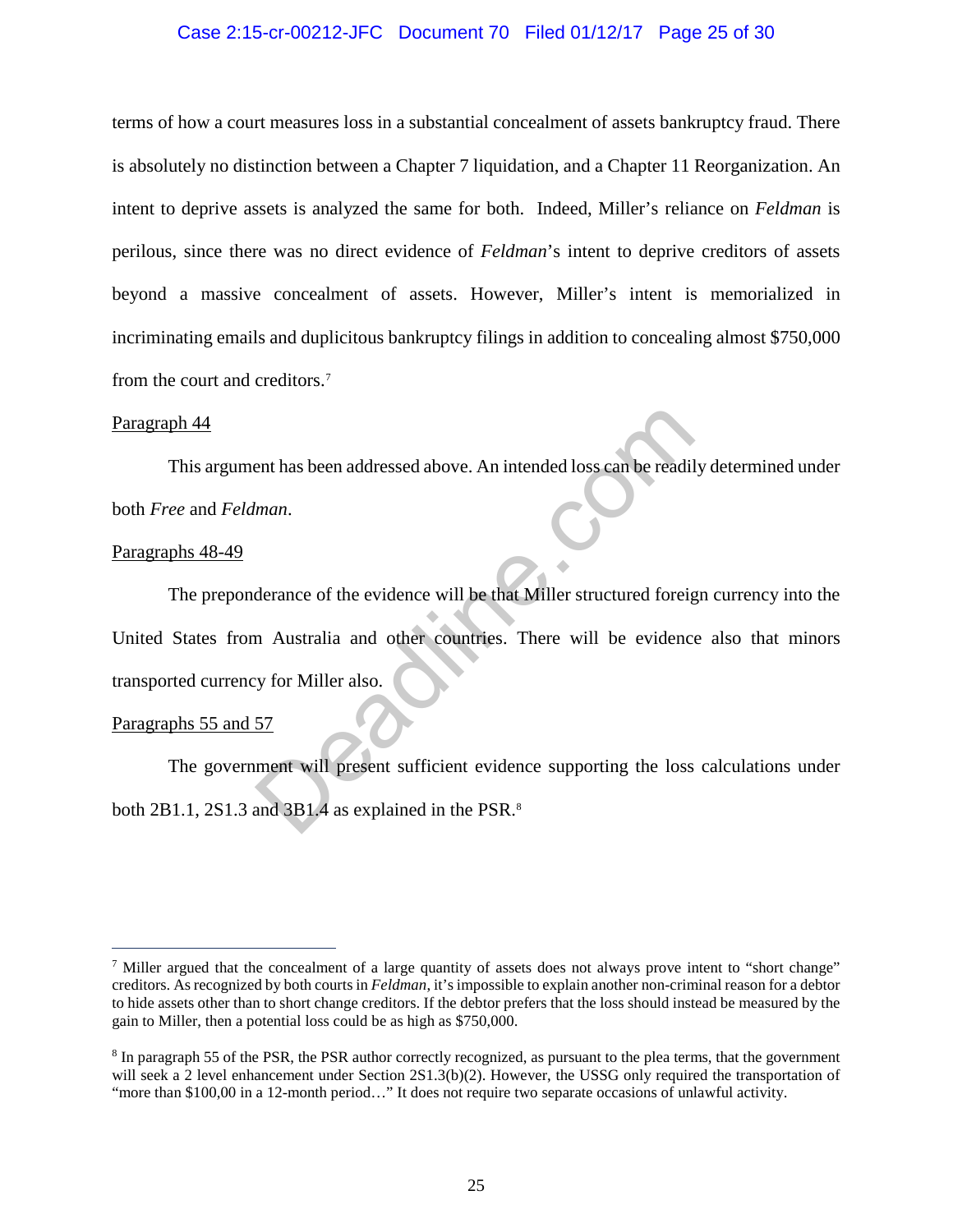### Case 2:15-cr-00212-JFC Document 70 Filed 01/12/17 Page 26 of 30

The PSR correctly calculated the loss and the guideline range of 24-30 months incarceration.

In a fraud case, the government bears the burden of establishing the amount of loss for purposes of sentencing by a preponderance of the evidence. The court need only make a "reasonable estimate" of the loss incurred. *Free*, supra; *United States v. Fumo*, 655 F.3d 288 (3d Cir. 2011); USSG 2B1.1, comment. n. 3(C); 18 U.S.C. Sec. 3742(e) and (f).

 Following the guidance in *Free* and *Feldman*, the evidence as explained above demonstrated an intent by Miller to deny assets to creditors. No other reasonable explanation exists for Miller's massive concealment of assets. It follows then that the *Free* court's instruction on how to determine the loss is the dollar figure reasonably determined to be the amount Miller thought she would have discharged by way of the bankruptcy, or reorganized in a Chapter 11 case. The most compelling evidence of when Miller sought to deprive creditors is the concealment committed up to the uncovering of the fraud in December, 2012. At this point, Miller sought to reorganize \$356,466 in both secured and unsecured debt. Miller would have completely reorganized that debt but for the uncovering of the fraud upon the court. See Hon. Judge Agresti's comments in 3/22/13 transcript, pp. 10-11, Govt. Ex. 18. Under *Feldman*'s guidance, an acceptable loss figure is the stated liability amount the debtor intended to have discharged or reorganized. In this circumstance the *Feldman* court accepted the government's loss figure that the intended loss was what *Feldman* sought to have discharged, or approximately \$203,784. In so, the court rejected *Feldman's* "zero loss" argument.<sup>[9](#page-25-0)</sup> Likewise, the United States agrees with the *Feldman* analysis, and believes the loss level is Miller's stated liabilities in the bankruptcy petition. And, importantly, this view is supported by both *Free* and *Feldman* courts. "*In our view, this*  e concealment of assets. It follows then that the *Free* court's<br>ss is the dollar figure reasonably determined to be the ame<br>ccharged by way of the bankruptcy, or reorganized in a C<br>evidence of <u>when</u> Miller sought to depr

<span id="page-25-0"></span><sup>9</sup> The court did not determine whether administrative fees should be added to the loss level, which would have increased the loss to above \$200,000 under the old USSG since the USSG would have been the same whether increased by 7 or 8 levels. Clearly though, the court accepted the government's loss figure as the stated liabilities in the bankruptcy petition.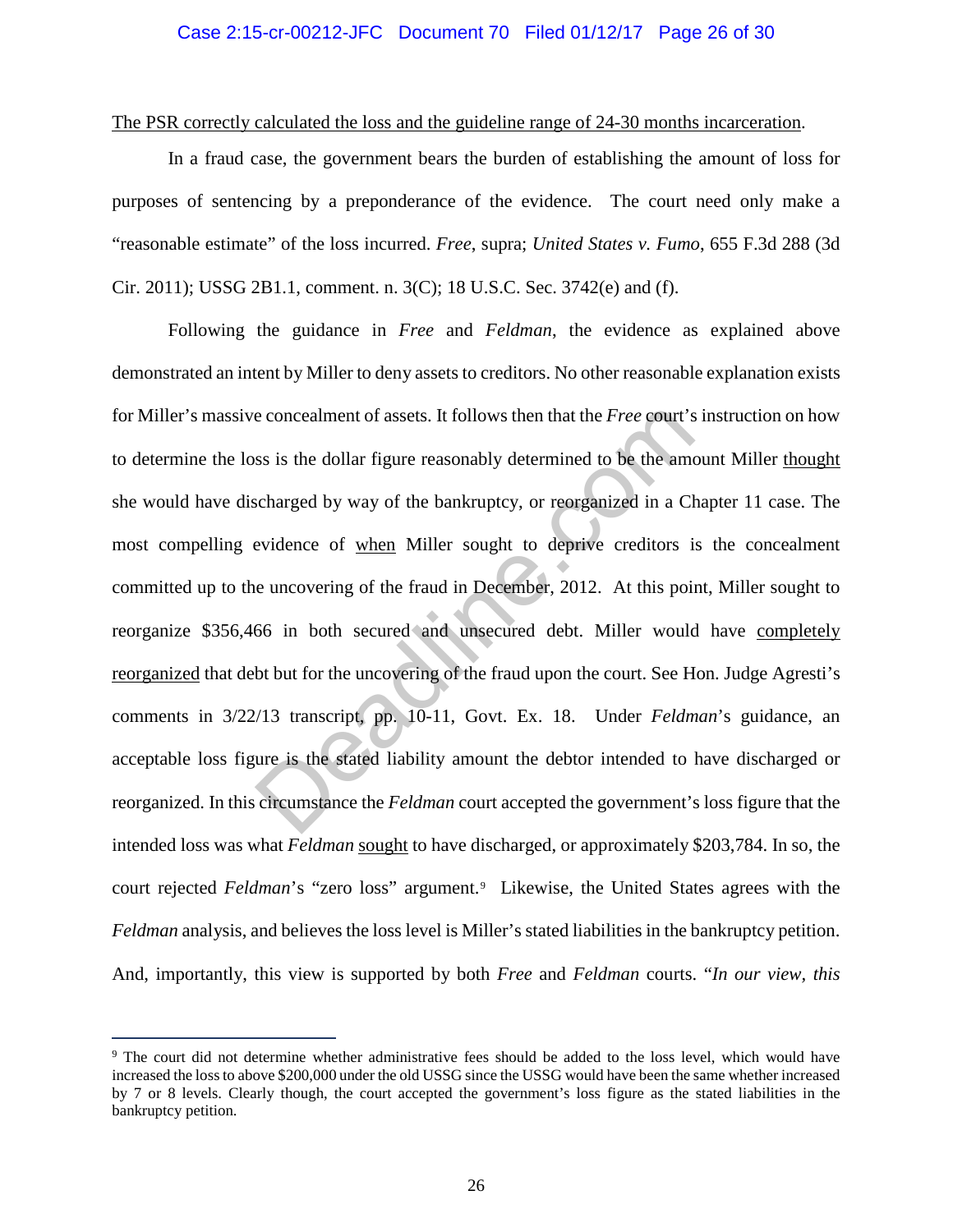### Case 2:15-cr-00212-JFC Document 70 Filed 01/12/17 Page 27 of 30

*conduct supported the conclusion that Feldman intended to inflict a loss in the amount of the entire debt from which he sought to be discharged." Free*, supra, citing *Feldman*, 338 F.3d at 216.

There is absolutely no language in *Free* that the intended loss amount cannot be stated liabilities. Indeed, it can be any loss the government believes it can provide.

The Guidelines also suggest the gain to a defendant as an alternative measure of loss if the loss reasonably cannot be determined. USSG 2B1.1 comment n. 3(B). *"The court shall use the gain that resulted from the offense as an alternative measure of loss only if there is a loss but it reasonably cannot be determined." Free* suggested this as a possible option to the district court upon remand. "…[W]*e thus remand to allow the District Court to determine what, if any, loss to creditors Free intended, or the gain he sought by committing the crime" Free*, supra, at 324, citing *Feldman*, supra, at 221-223.

Indeed, but for Judge Agresti's fortuitous weekend channel surfing, Miller would not only have reorganized her entire debt, but at a savings of approximately \$351,989 in secured debt. Chase Bank would have swallowed \$95,573 in principal on the mortgage. Similarly, PNC would have swallowed approximately \$133,733 by restructuring the mortgage on the dance studio in Penn Hills. So, the secured creditor's loss is Miller's gain in the amount of \$351,989. This is an actual "gain" figure of course. It would not affect the USSG calculation since it is within the same guideline range of \$250,000 to \$550,000 loss, see 2B1.1. The exclusions from loss in the form of interest and penalties would not apply here, since Miller's "gain" is the elimination of both principal and interest payments on her mortgages. be determined." Free suggested this as a possible option<br>W]e thus remand to allow the District Court to determine<br>and to allow the District Court to determine<br>and the crime." Free, 221-223.<br>For Judge Agresti's fortuitous w

### The Structuring Charge Conviction

The PSR accurately summarizes the offense conduct at docket 16-132 involving Miller's unlawful transportation of foreign currency into the America following a lengthy trip to Australia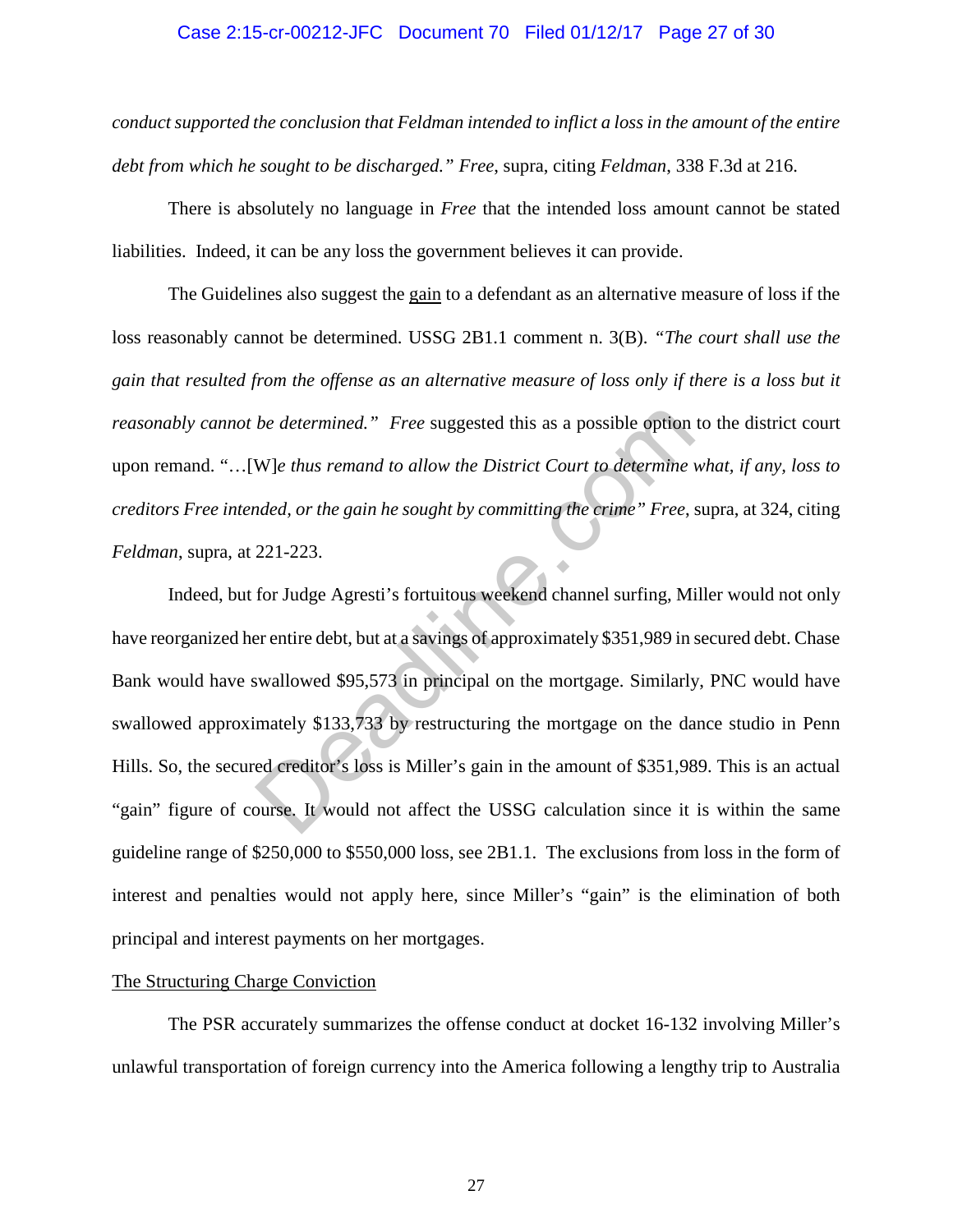# Case 2:15-cr-00212-JFC Document 70 Filed 01/12/17 Page 28 of 30

in 2014 with members of the dance show. In addition to witness testimony, the government obtained a cell phone photograph of the Australian notes which were transported (photograph, Govt. Ex. 19). Miller used other members of the trip to transport Australian currency into the U.S. in violation of U.S. structuring laws under Title 31. The United States estimates the equivalent of approximately \$120,000 in Australian currency was transported into the U.S. Although the United States charged one count of Structuring International Monetary Instruments, the United States will present evidence of other instances when Miller structured foreign currency in excess of \$10,000 into the America without reporting it.

Miller was quick to hide this money soon after she returned from Australia when she emailed her banker in October, 2014, *"We have all this cash / need a little money laundering…"* (text, Govt. Ex. 20).

# The 3553 Factors Justify a Sentence of Incarceration

Under  $\S$  3553(a), "[t]he Court shall impose a sentence sufficient, but not greater than necessary, to comply with the purposes" of sentencing.  $18 \text{ U.S.C.}$   $\S$  3553(a). Those purposes are A(A) to reflect the seriousness of the offense, to promote respect for the law, and to provide just punishment for the offense; (B) to afford adequate deterrence to criminal conduct; (C) to protect the public from further crimes of the defendant; and (D) to provide the defendant with needed educational or vocational training, medical care, or other correctional treatment in the most effective manner." 18 U.S.C.  $\S 3553(a)(2)$ . In determining that sentence, this Court must consider "the nature and circumstances of the offense and the history and characteristics of the defendant," 18 U.S.C.  $\S$  3553(a)(1), "the kinds of sentences available,"  $\S$  3553(a)(3), the Guidelines and Guideline range,  $\frac{5}{5}$  3553(a)(4), the Guidelines' policy statements,  $\frac{5}{5}$  3553(a)(5), "the need to avoid unwarranted sentence disparities among defendants with similar records who have been found it thout reporting it.<br>
quick to hide this money soon after she returned from  $\mu$ <br>
in October, 2014, "We have all this cash / need a little monthly a Sentence of Incarceration<br>
...<br>
ustify a Sentence of Incarceration<br>
53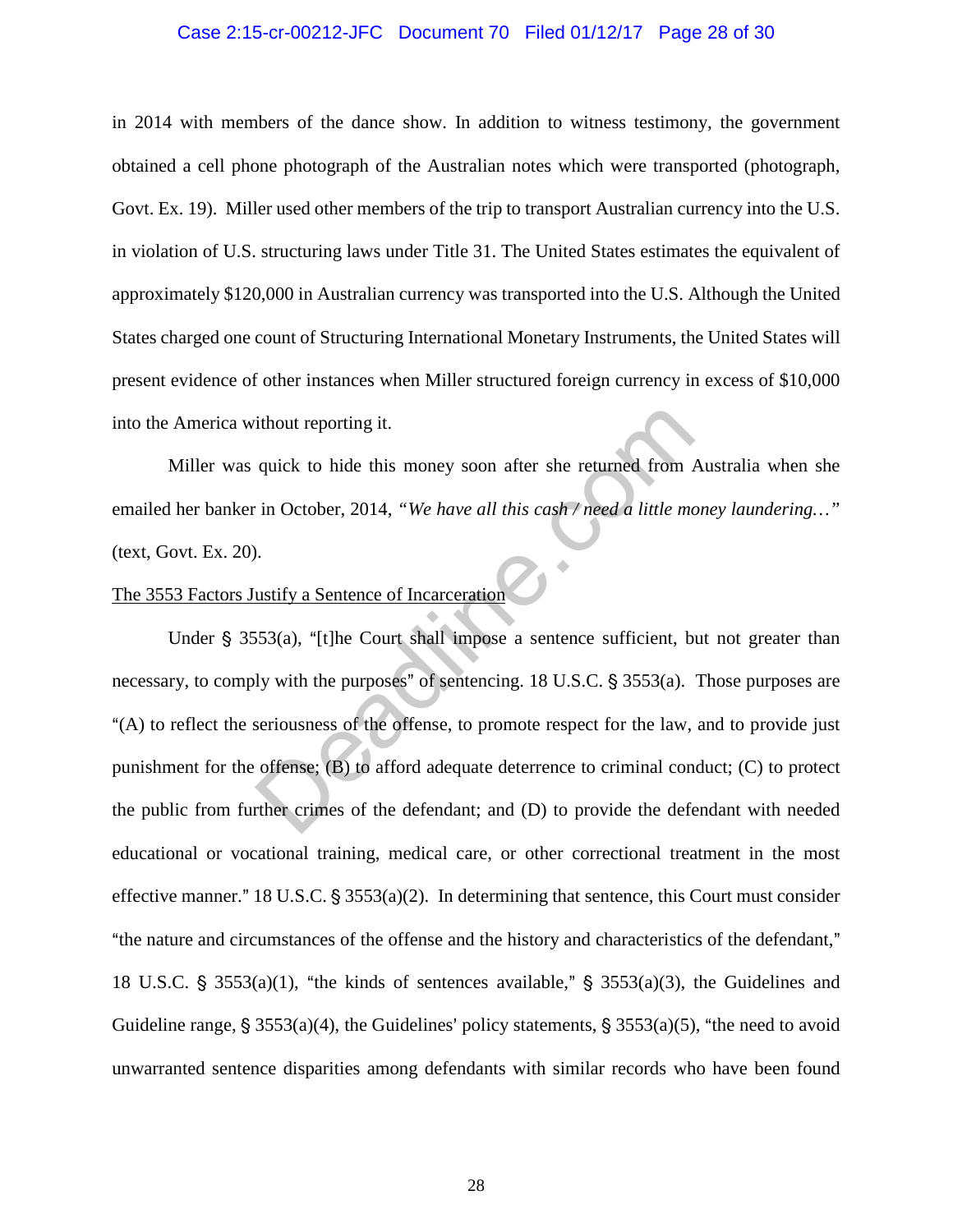# Case 2:15-cr-00212-JFC Document 70 Filed 01/12/17 Page 29 of 30

guilty of similar conduct,"  $\S$  3553(a)(6), and "the need to provide restitution to any victims of the offense,"  $\S 3553(a)(7)$ .

A Guideline sentence is warranted here because the other relevant  $\S$  3553(a) factors strongly support a sentence within the Guidelines range. First, the Guidelines calculation here reflects "the seriousness of the offense." 18 U.S.C.  $\frac{2}{3}$  3553(a)(2)(A). Indeed, Miller committed multiple offenses for which she accepted responsibility in the context of the bankruptcy. She both schemed to defraud the court, conceal assets, and falsify bankruptcy schedules while under oath. See *United States v. Greenidge*, 495 F.3d 85, 103 (3d Cir. 2007) (sentencing courts should consider "the factual basis underlying a defendant's sentence enhancements" in determining the seriousness of the offense.) In addition, the seriousness of defendant's offense is shown by the other "nature" and circumstances of the offense," 18 U.S.C.  $\frac{1}{5}$  3553(a)(1), namely, the blatant disregard of repeated instructions from the bankruptcy court to provide full and honest responses regarding her income as described above. The court in *Free* recognized that this type of behavior showed a lack of respect for the law*. "Moreover, the District Court may find it appropriate to depart on the basis that Free's "conduct resulted in a significant disruption of a governmental function" to reflect Free's flagrant disregard for the Trustee's instructions, the Bankruptcy Court's orders, and interference with the bankruptcy process." Free,* supra. And, because the guideline range is a Zone D sentence, the USSG prohibits a non-incarceration sentence. USSG Sec. 5B1.1, comment (n.2). Greenidge, 495 F.3d 85, 103 (3d Cir. 2007) (sentencing counderlying a defendant's sentence enhancements" in determinaddition, the seriousness of defendant's offense is shown to the offense," 18 U.S.C. § 3553(a)(1), namely,

Additionally, it is extremely troubling to the United States that this defendant refused to be deterred by the court's admonitions. Soon after the bankruptcy concluded, Miller returned to her scheming ways again when she transported tens of thousands in foreign currency from overseas locations into the U.S. in violation of U.S. structuring laws. To do so, she needed to enlist others,